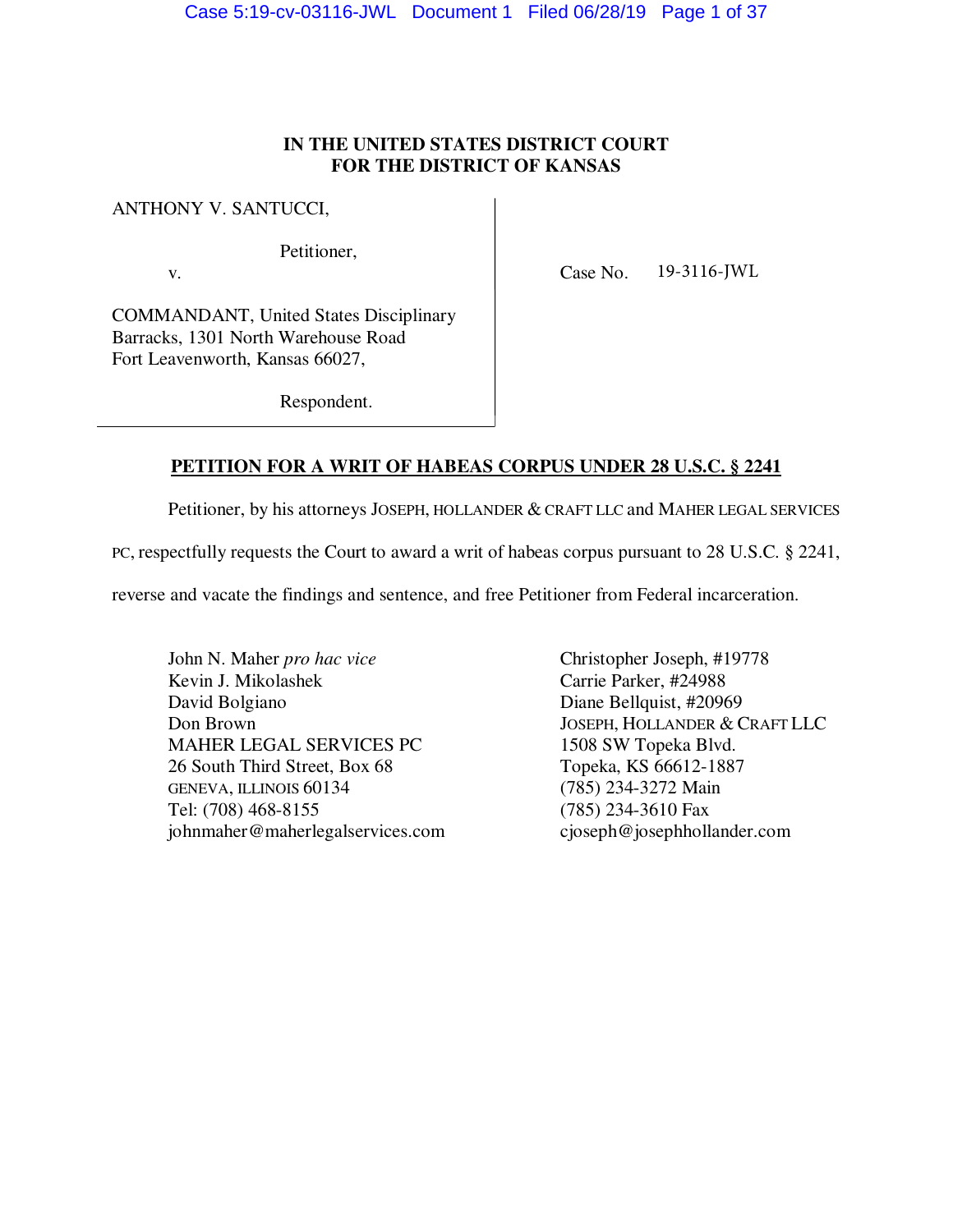# **TABLE OF CONTENTS**

| I.    |                                                                                                                                                                                                                                                                                                                                    | $\mathbf{1}$   |
|-------|------------------------------------------------------------------------------------------------------------------------------------------------------------------------------------------------------------------------------------------------------------------------------------------------------------------------------------|----------------|
| II.   |                                                                                                                                                                                                                                                                                                                                    | $\mathbf{1}$   |
| III.  |                                                                                                                                                                                                                                                                                                                                    | $\overline{2}$ |
| IV.   |                                                                                                                                                                                                                                                                                                                                    | $\overline{2}$ |
| V.    |                                                                                                                                                                                                                                                                                                                                    | $\overline{4}$ |
| VI.   |                                                                                                                                                                                                                                                                                                                                    | $\overline{7}$ |
| VII.  |                                                                                                                                                                                                                                                                                                                                    | 9              |
|       | ARTICLE I COURTS FAILED TO PROVIDE A DEFENSE REQUESTED JURY<br>$\mathsf{A}$ .<br>INSTRUCTION ON THE AFFIRMATIVE DEFENSE OF MISTAKE OF FACT FOR<br>RAPE, WRONGFULLY GAVE AN UNCONSTITUTIONAL PROPENSITY<br>INSTRUCTION, THEN COMPOUNDED THE CONSTITUTIONAL ERRORS BY<br>FAILING TO EXAMINE THE CUMULATIVE EFFECTS THE INSTRUCTIONAL |                |
|       | 1.<br>The Trial Judge Failed to Tell the Jury That if They Believed Santucci Honestly<br>and Reasonably Believed TW Consented, He is Not Guilty of Raping Her 10                                                                                                                                                                   |                |
|       | 2.<br>The Trial Judge Gave an Improper Propensity Instruction to the Jury That it Could<br>Find by Preponderant Evidence That Santucci Raped TW, Then Use That Finding<br>as Evidence he Sexually Assaulted JM and Had a Predisposition to Commit                                                                                  | 15             |
|       | COUNSEL'S FAILURE TO PREPARE SUFFICIENTLY RENDERED HIS<br><b>B.</b><br>PERFORMANCE AT TRIAL DEFICIENT RESULTING IN ACTUAL PREJUDICE TO<br>STANTUCCI IN VIOLATION OF THE SIXTH AMENDMENT AND<br><b>THE</b><br>SUPREME COURT'S HOLDING IN STRICKLAND V. WASHINGTON                                                                   | 20             |
|       | Sixth Amendment Prevailing Standards for Effective Assistance of<br>1.                                                                                                                                                                                                                                                             | 20             |
|       | 2.                                                                                                                                                                                                                                                                                                                                 | 22             |
| VIII. | III COURT MAY REACH AND DECIDE SANTUCCI'S<br><b>THIS</b><br><b>ARTICLE</b><br>CONSTITUTIONAL CLAIMS THAT WERE NEITHER FULLY NOR FAIRLY<br>REVIEWED BEFORE ARTICLE I MILITARY COURTS-MARTIAL                                                                                                                                        | 27             |
| IX.   |                                                                                                                                                                                                                                                                                                                                    | 33             |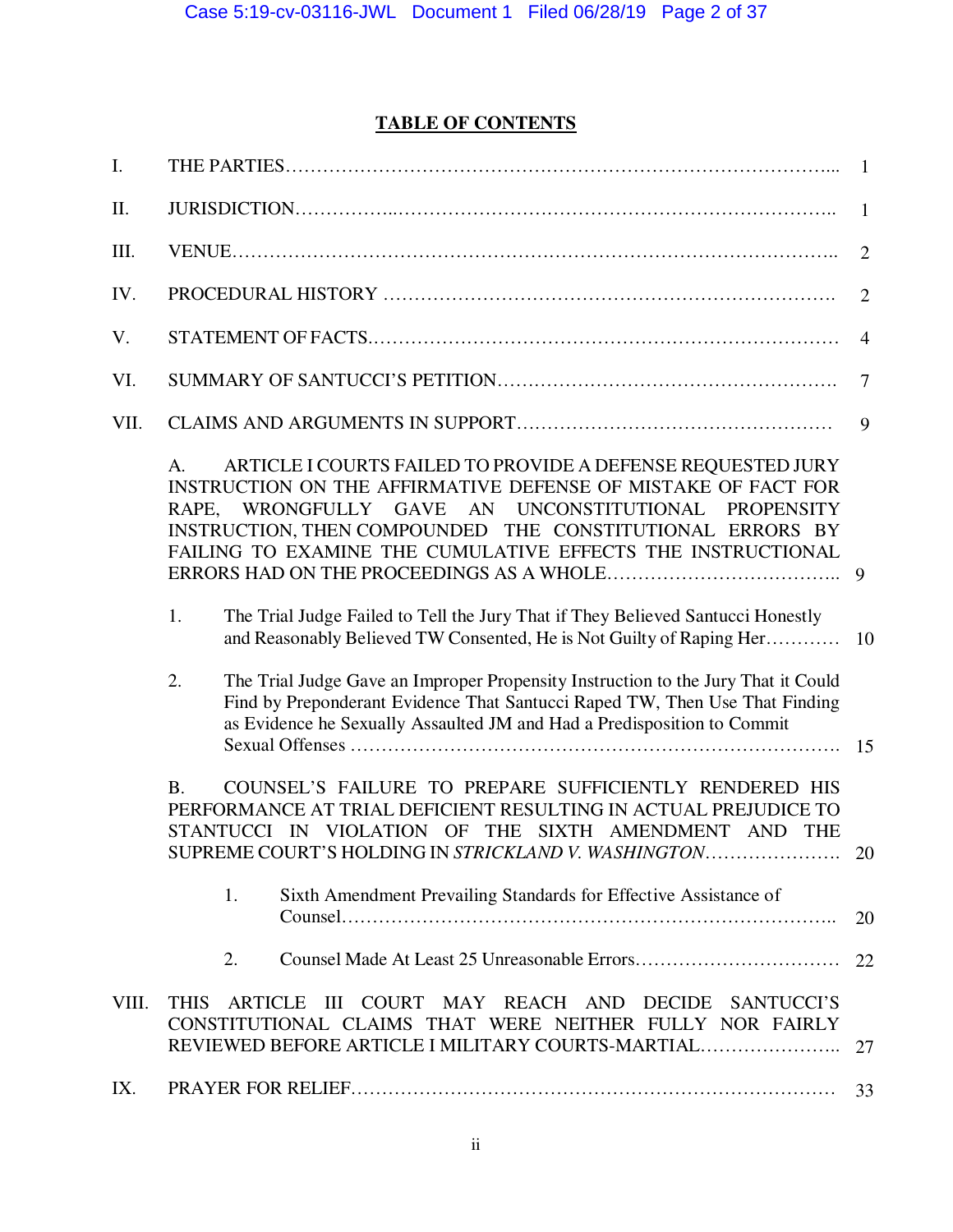|--|

- CERTIFICATE OF SERVICE…………………………………………………………………….. 34 1
- ATTACHMENT A DIGITAL IMAGES OF TW W/SANTUCCI AT PARADISE BAR ON NIGHT IN QUESTION
- ATTACHMENT B DIGITAL IMAGES OF TW AT PARADISE BAR 21 DAYS AFTER ALLEGED RAPE
- ATTACHMENT C FACEBOOK POSTING OF TW IN RELATIONSHIP WITH ANTHONY CRAFT IN ALABAMA TWO MONTHS AFTER ALLEGED RAPE
- ATTACHMENT D FACEBOOK POSTING OF ANTHONY CRAFT IN RELATIONSHIP WITH TW TWO MONTHS AFTER ALLEGED RAPE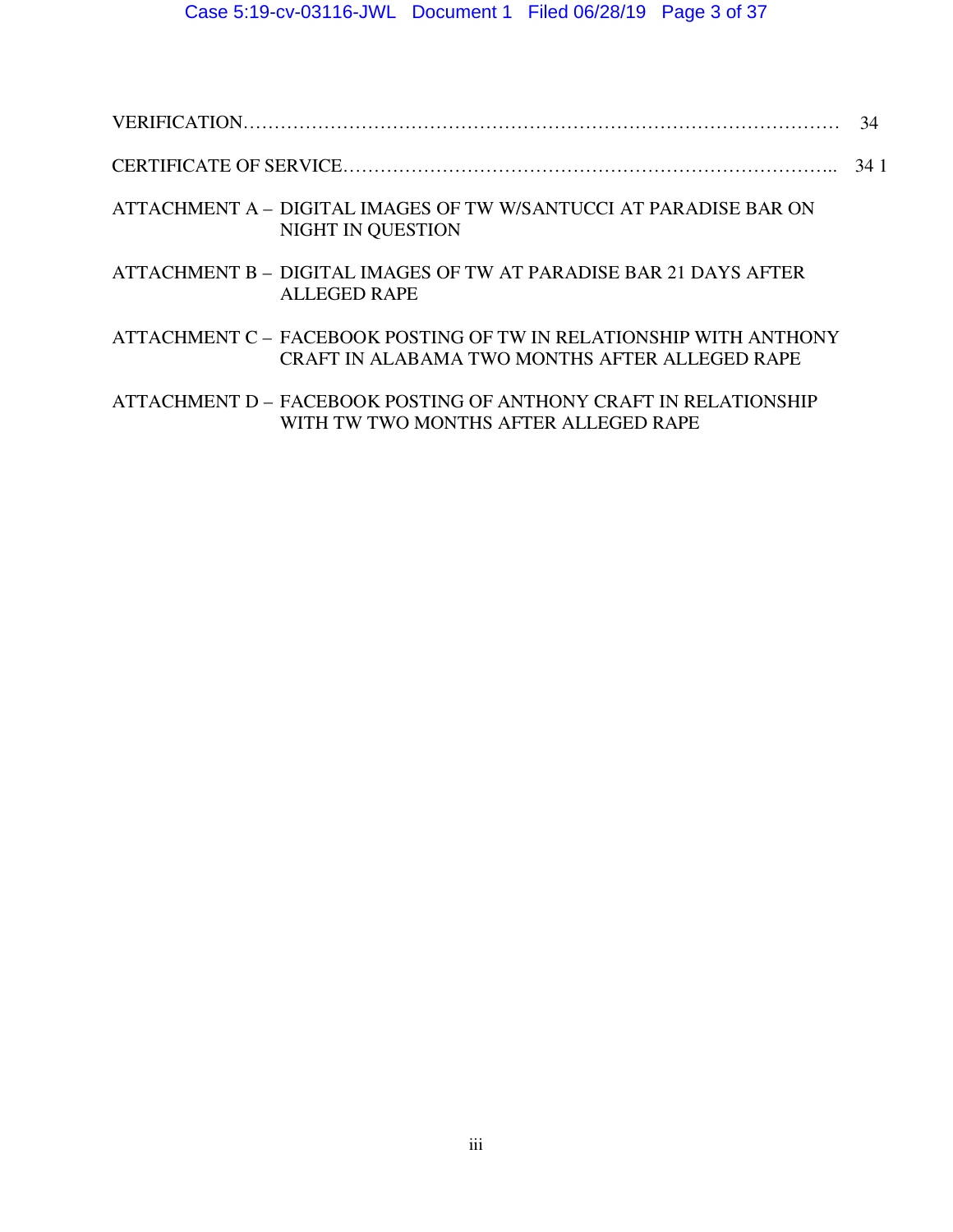### **I. THE PARTIES**

 Petitioner Anthony V. Santucci, (Santucci) formerly Private (E-1) of Bravo Company, 1/509th Infantry Regiment, Joint Readiness Training Center, Fort Polk, Louisiana, United States Army, is incarcerated by Federal officials in the United States Disciplinary Barracks (USDB) on Fort Leavenworth, Kansas with Registration Number 93723.

 Respondent is the senior Federal officer responsible for the Military Corrections Complex in which Santucci is confined pursuant to the findings and sentence of a US Army General-Court Martial.

 The United States Army Litigation Division, United States Army Legal Services Agency, 9275 Gunston Road, Fort Belvoir, Virginia 22060, and The United States Attorney's Office for the District of Kansas, 444 S.E. Quincy, Suite 290, Topeka, Kansas 66683, represent Respondent.

### **II. JURISDICTION**

 The Court possesses subject matter jurisdiction pursuant to 28 U.S.C. § 2241, habeas corpus for military servicemembers. The Court is authorized to grant relief as law and justice require pursuant to 28 U.S.C. § 2243.

 Santucci has completed direct military review pursuant to Article 66, 10 U.S.C. § 866 and Article 67, Uniform Code of Military Justice (UCMJ), 10 U.S.C § 867 and seeks collateral civilian review of his court-martial convictions and sentence.

On September 27, 2017, the US Army Court of Criminal Appeals (Army Court), denied each of Santucci's assignments of error brought pursuant to 10 U.S.C. 866.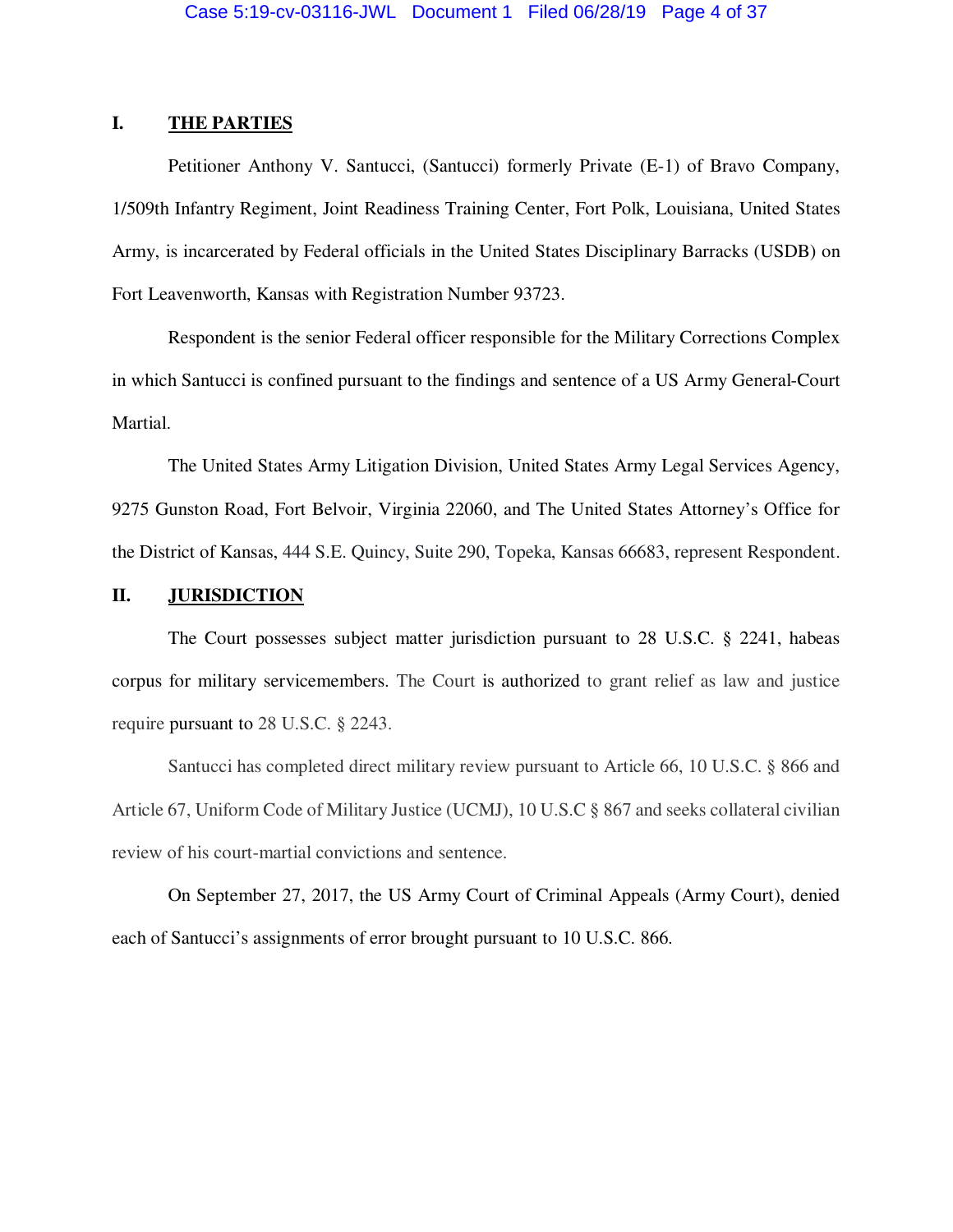On February 15, 2018, pursuant to 10 U.S.C. § 867, the US Court of Appeals for the Armed

Forces (CAAF) granted Santucci's Petition for a Grant of Review but summarily affirmed the convictions and sentence in the same action. *United States v. Santucci*, ARMY 20130743.<sup>1</sup>

On June 28, 2018, the United States Supreme Court denied Santucci's Petition for a Writ of Certiorari brought pursuant to 28 U.S.C. § 1259.<sup>2</sup>

### **III. VENUE**

Because Santucci is confined by Federal officials in Leavenworth, Kansas, venue is proper in this district pursuant to 28 U.S.C. § 2241.

### **IV. PROCEDURAL HISTORY**

This case raises four main constitutional issues in the context of a private sexual encounter between adults after a night of drinking and dancing in a local bar.

First, the trial judge refused to deliver a defense-requested instruction that the jury could have used to find Santucci not guilty of raping TW (mistake of fact).

Second, the trial judge issued an unconstitutional propensity instruction which diluted the prosecution's standard of proof beyond a reasonable doubt to merely a preponderance of the evidence. Both errors contributed to Santucci's convictions and sentence.

Third, defense counsel unreasonably made 25 errors which deprived Santucci of the effective assistance of counsel in violation of the Sixth Amendment.

<sup>&</sup>lt;sup>1</sup> The first level of appeal in the military process involves the Court of Criminal Appeals for the servicemember's branch, for example, the Army Court. 10 U.S.C. § 866 (2012). This court consists of uniformed Judge Advocates appointed by The Judge Advocate General. *Id*. Review at the first level is mandatory for sentences involving death, confinement in excess of one year, dismissal of an officer, or a punitive discharge (bad conduct discharge or dishonorable discharge) for an enlisted servicemember where the right to appellate review has not been waived. *Id*. The second level of appeal involves the CAAF, consisting of five civilian judges appointed by the President. 10 U.S.C. § 867. Review at the second level is largely discretionary. *Id*. If the CAAF denies review, the military appellate process is concluded and access to the United States Supreme Court is not available. *Id*. If the CAAF grants review, appeal of its decision can be pursued before the United States Supreme Court. 28 U.S.C. § 1259 (2012).

<sup>&</sup>lt;sup>2</sup> The *Abdirahman* petition for certiorari (which contained Santucci's petition for certiorari consolidated with 167 others) was denied on June 28, 2018.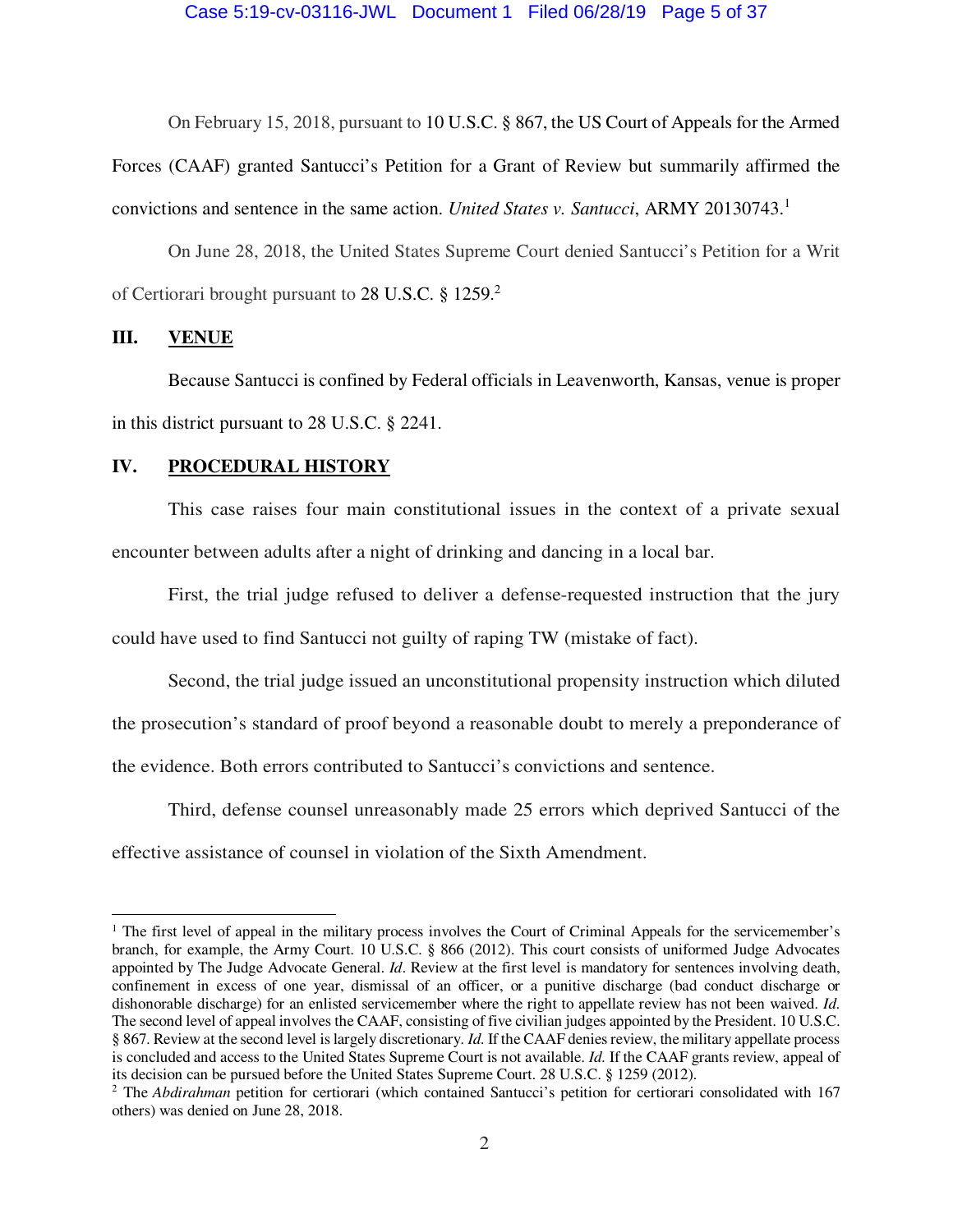### Case 5:19-cv-03116-JWL Document 1 Filed 06/28/19 Page 6 of 37

 Fourth, Article I military courts failed to fully and fairly evaluate Santucci's constitutional claims by declining to apply prevailing legal precedents and misapplying its Article 66, UCMJ plenary review authority by ignoring significant evidence of record favorable to the defense.

On February 19, 2014, and March  $19 - 21$ , 2014, a jury sitting as a general court-martial convicted Santucci, contrary to his pleas, of one specification of rape, one specification of sexual assault, one specification of forcible sodomy, one specification of assault consummated by a battery (concerning TW), and two specifications of adultery, in violation of Articles 120, 125, 128 and 134, UCMJ, 10 U.S.C. §§ 920, 925, 928, 934 (2012).

 Consistent with his plea, the general court-martial found Santucci guilty of one specification of making a false official statement in violation of Article 107, UCMJ, 10 U.S.C. § 907 (2012). *Id*.

 Also consistent with his plea, the jury found Santucci not guilty of one specification of sexually assaulting JM, in violation of Article 120, UCMJ, 10 U.S.C. § 920.

 The jury sentenced Santucci to a dishonorable discharge, confinement for twenty years, and forfeiture of all pay and allowances. The convening authority approved the adjudged sentence.

 On September 30, 2016, pursuant to its Article 66, UCMJ, 10 U.S.C. § 866 plenary review authority, the Army Court conditionally set aside one Article 120, UCMJ conviction (sexual assault relating to TW) as an unreasonable multiplication of charges, affirmed the remaining findings, and affirmed the sentence, refusing to award any sentence credit based on having dismissed a serious sexual assault conviction. *United States v. Santucci*, Army Number 20140216.

 The CAAF granted review pursuant to 10 U.S.C. § 867, but affirmed the findings and sentence on February 15, 2018.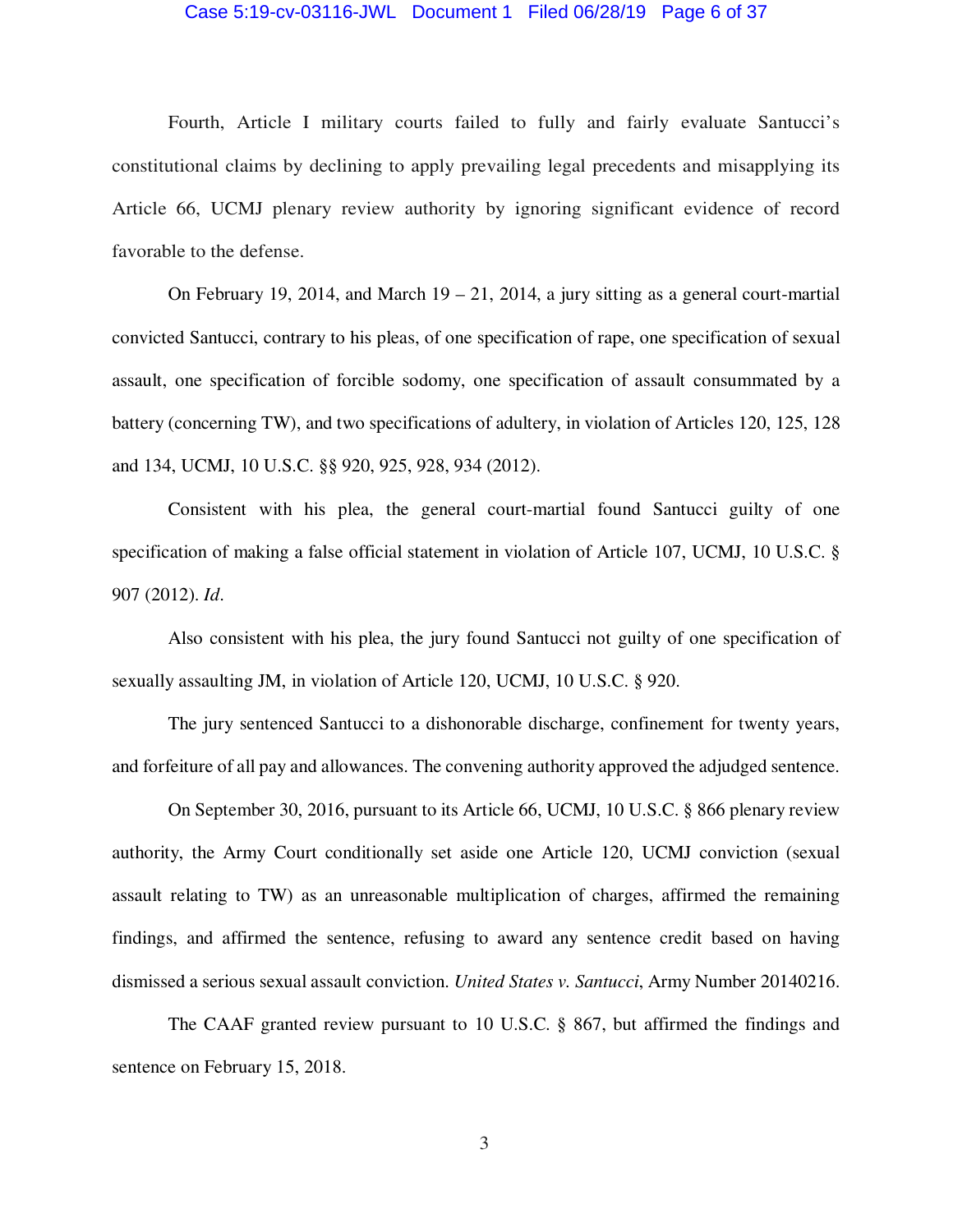The United States Supreme Court denied certiorari on June 28, 2018.

### **V. STATEMENT OF FACTS**

 Santucci was 21-years-old at the time of the incidents giving rise to this case. He is a native of Canfield, Ohio, born in 1991, who joined the Army one year after high school and spent the next two years serving on Fort Polk, Louisiana, in the Infantry.

 On the afternoon of July 5, 2013, TW went to the Paradise Bar, drank "Jaeger Bombs," "Vegas Bombs," sat next to Santucci, bought Santucci drinks, and danced with Santucci. Several years older than Santucci and a mother to four, TW informed him that she was in the process of getting a divorce. (R. at 370).

 A color digital image of TW dancing with Santucci at the Paradise Bar on the night in question is enclosed as Attachment A. One witness described them as dancing on the pole, kissing, groping each other, and that TW was sexually rubbing Santucci's crotch with her hand while dancing. (R. at 385). At some point, TW asked Santucci if he wanted to go back to his room and "play."

 Later, in his room, TW told Santucci to "take his shit off," he disrobed, and she took her clothes off. (R. at 327). TW left her shirt on, however, because she, as she told Santucci, she was self-conscious about her C-section scar.

Santucci performed oral sex on TW, which she enjoyed, given her "moans of pleasure." (R. at 327-28). In the "missionary" vaginal sexual position, TW dug her nails into Santucci's back and buttocks and observed Santucci "had a swimmer's butt." (R. at 329). Santucci left bites on her neck and arm as "hickeys," and placed his hand on her neck as part of "rough sex." (R. at 344; 367; 370).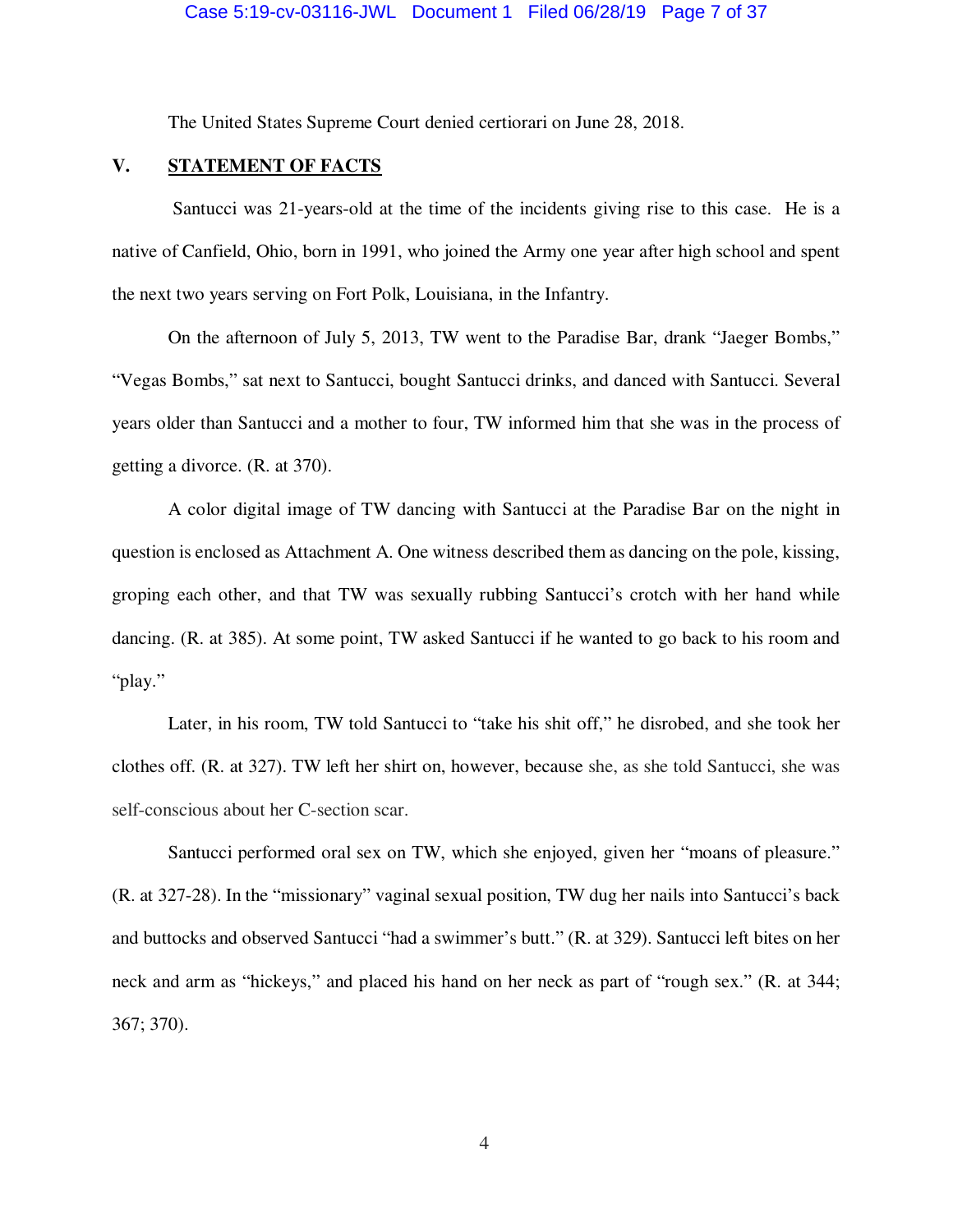### Case 5:19-cv-03116-JWL Document 1 Filed 06/28/19 Page 8 of 37

 While naked and kneeling on all fours, TW allowed Santucci to insert his thumb into her anus, then spit on his penis and inserted it into her anus. (R. at 331). While the two were having anal sex, TW moaned with pleasure. (R. at 347-48). When Santucci noted that TW began to bleed, the two momentarily stopped sexual contact and cleaned up in the bathroom, after which, they again had vaginal sex, with TW "on top" and then TW performed oral sex on Santucci. (R. at 331- 32).

 During the sexual contact, Santucci testified that, although TW had been drinking at the Paradise bar, she was awake, consenting, talking, never "passed out," or indicated that she wanted to stop. (R. at 333-34).

 Thereafter, TW put on her clothes, but did not give her phone number to Santucci as he requested because she shared the phone with her husband.

Before she left, she kissed Santucci goodbye.

She drove herself home.

 Three hours after the alleged rape, TW had a blood alcohol concentration of .052, (R. at 412), as she reported to the emergency room seeking a "morning-after pill" and informing that she could not have any more than the four children she already had. Although TW authorized swabs to test for STDs, she did not authorize a swab for DNA.

 The jury was not instructed, even though the defense requested it, that the jury could find Santucci not-guilty of raping TW based on the legally recognized defense of "mistake of fact." That is, if the jury believed the evidence offered at trial that Santucci honestly and reasonably believed TW consented, then he was not guilty of rape. Such evidence included:

(1) TW's buying drinks for Santucci,

(2) TW's dancing with him provocatively on the pole;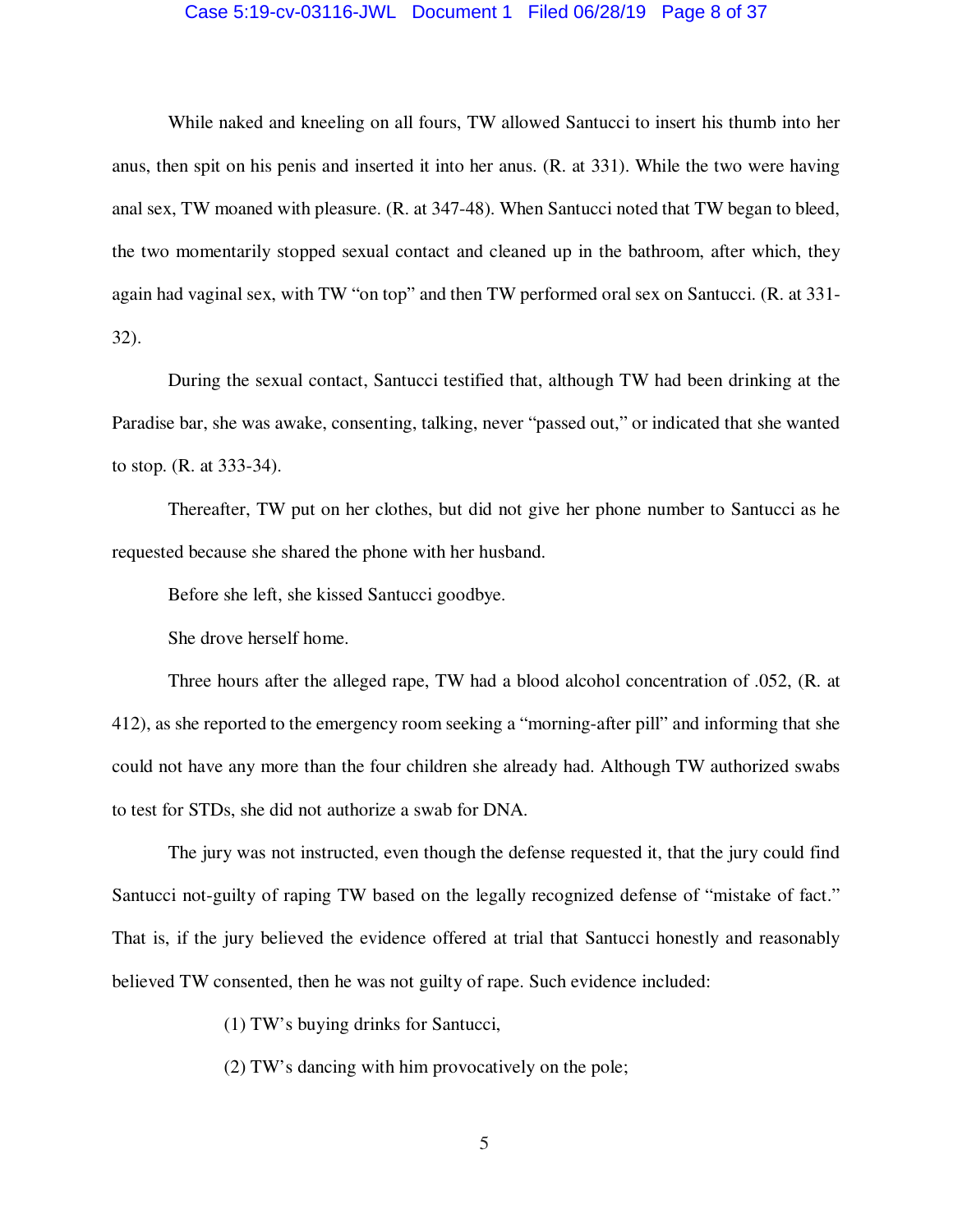- (3) while kissing him;
- (4) grabbing his crotch while dancing;
- (5) asking to go to Santucci's room to "play;"
- (6) telling Santucci to take his clothes off;
- (7) taking her own clothes off;
- (8) leaving her shirt on because of a C-section scar;
- (9) performing oral sex on Santucci;
- (10) getting on top of Santucci for vaginal sex;
- (11) telling him he had a "swimmer's butt;"
- (12) dressing herself; and
- (13) kissing him goodbye (which makes no sense after a rape).

 Although the trial judge did not instruct on the mistake of fact defense, he did provide an unconstitutional propensity instruction that diluted the prosecution's burden of proof beyond a reasonable doubt. While not telling the jury they could acquit based on mistake of fact, the trial judge informed that the jury could, based on preponderant evidence of raping TW, conclude that Santucci was predisposed to commit sexual offenses. As the trial judge wrongly instructed:

> Evidence that the accused committed the sexual offense of Rape against [TW]….may have no bearing on your deliberations in relation to the Sexual Assault of [JM],….*unless you first determine by a preponderance of the evidence, and that is more likely than not, that [Santucci raped TW]*.

> *If you determine by a preponderance of the evidence that [Santucci Raped TW], even if you are not convinced beyond a reasonable doubt about that the accused is guilty of that offense, you may nonetheless then consider the evidence of that offense for its bearing on any matter to which it is relevant in relation to [JM].*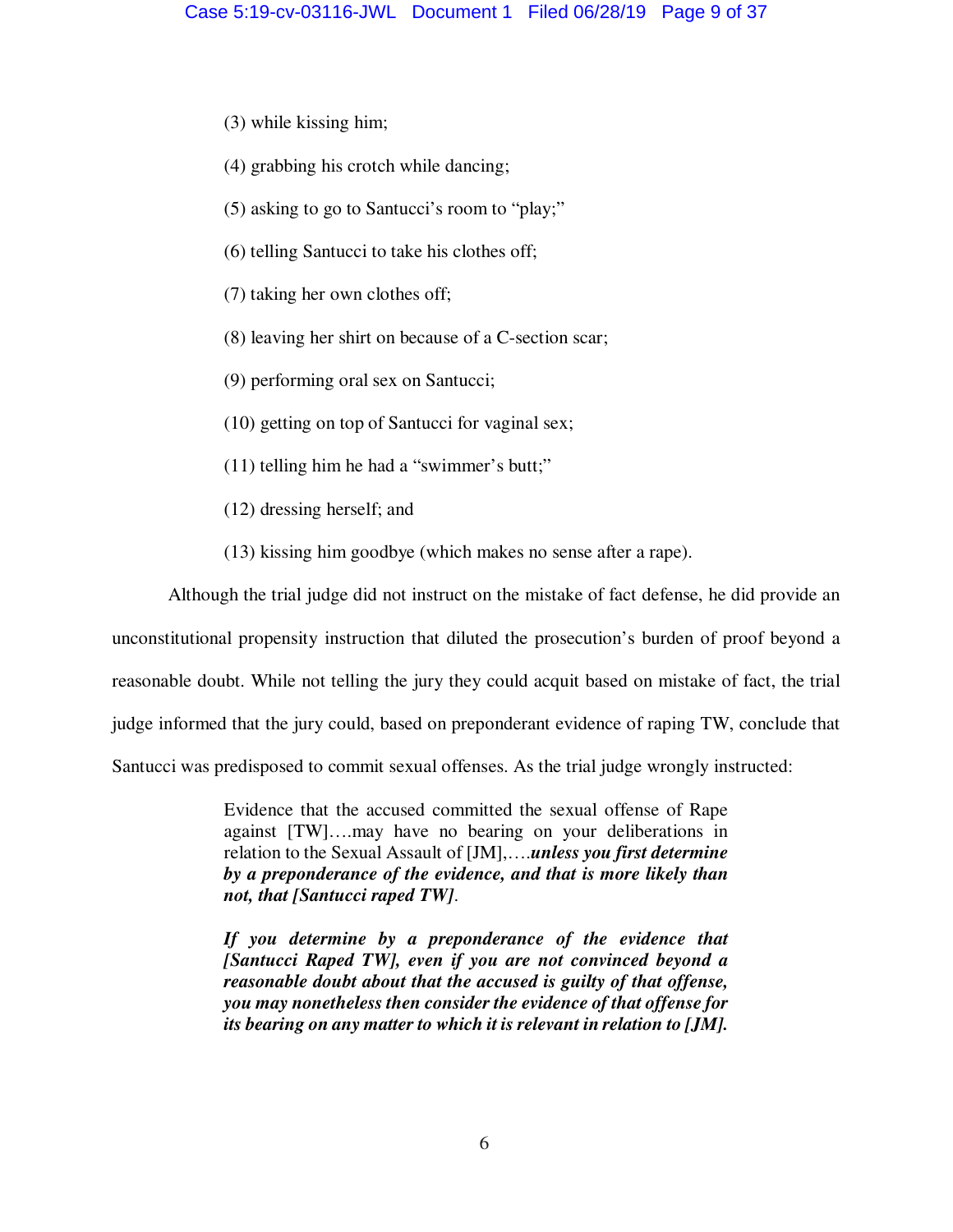*You may also consider the evidence of such Rape for its tendency, if any, to show the accused's propensity or predisposition to engage in sexual offenses.* 

(R. at 476-77) (emphasis added).

During closing argument, the prosecutor reminded the jury that the trial judge issued this

instruction, and that the standard of proof was "by a preponderance of the evidence."

…if you decide, *by a preponderance of the evidence*, just more likely than not, that [Santucci] assaulted or raped [TW], you can use that to show [Santucci's] propensity or predisposition to engage in sexual offenses. You can use that. And that is important.

(R. at 482-83) (emphasis added).

### **VI. SUMMARY OF SANTUCCI'S PETITION**

 The first constitutional errors presented involve the trial judge's unconstitutional instructions, which deprived Santucci of his constitutional right to a fair trial and a complete defense. Pursuant to Rule for Courts-Martial (RCM) 916, if a special (affirmative) defense is reasonably raised by the evidence, the judge has a duty to instruct the jury on the defense. *United States v. Davis*, 53 M.J. 202, 205 (C.A.A.F. 2000). For at least the 13 reasons listed above, the evidence at trial reasonably raised the mistake of fact defense – that Santucci (who testified in his own behalf) was honestly and reasonably mistaken as to TW's consent or apparent consent to sex.

 Defense counsel asked the trial judge to issue the instruction to the jury, but the trial judge refused, thereby depriving Santucci of a constitutional right of having the judge tell the jury that if they believed Santucci, based on at least 13 undisputed facts bearing on consent and mistake of fact, they could find Santucci not guilty of raping TW. Santucci's counsel was consequently unable to use the mistake of fact defense forcefully in his closing summation, compounding the trial judge's constitutional trial error and unfairly prejudicing Santucci.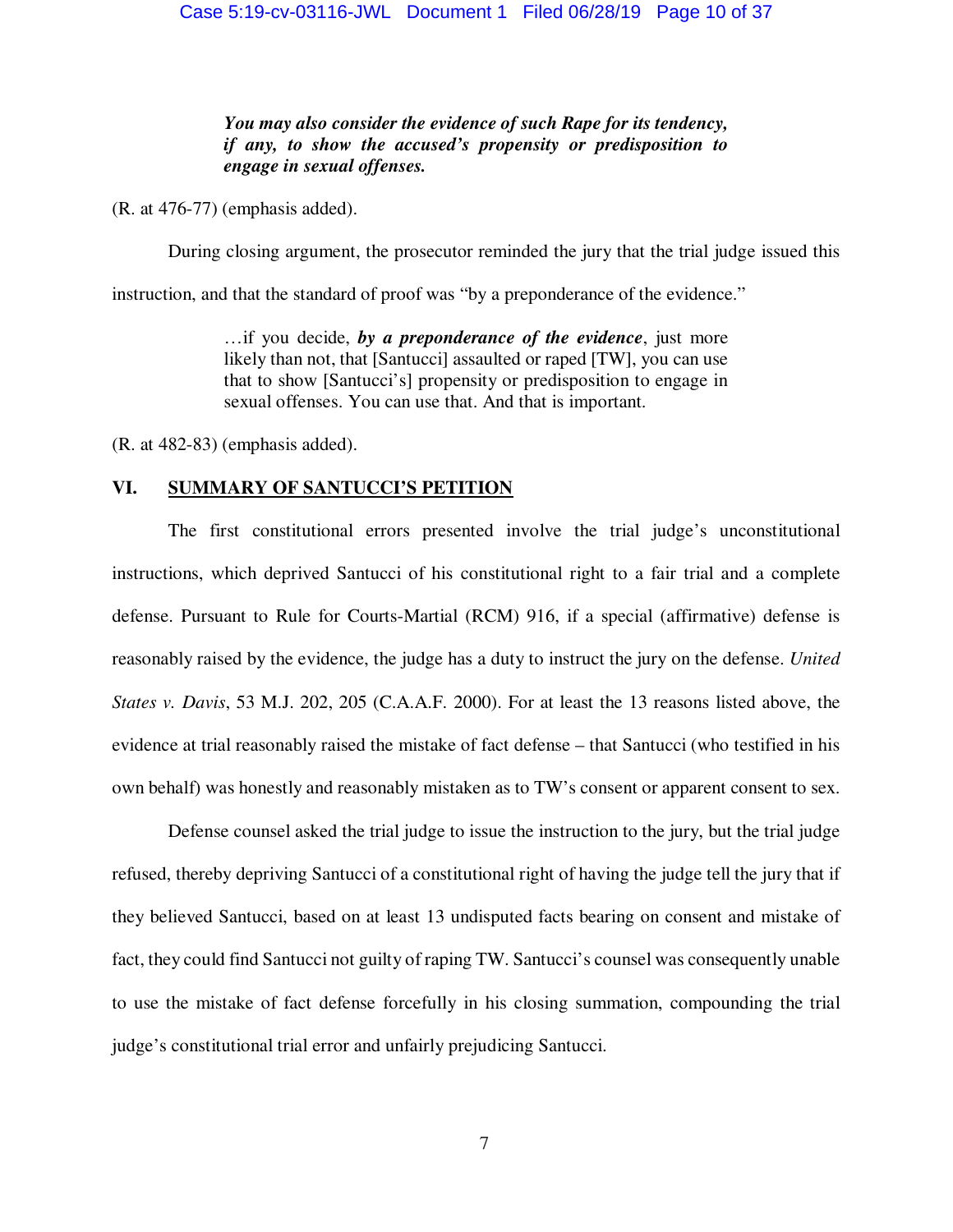### Case 5:19-cv-03116-JWL Document 1 Filed 06/28/19 Page 11 of 37

 Adding to the mistake of fact instructional error, the trial judge issued an unconstitutional "propensity" instruction informing the jury that if they believed, by a preponderance of the evidence, that Santucci raped TW, the jury could find him guilty of sexually assaulting JM. The trial judge went on to tell the jury it could consider, by preponderant evidence that Santucci raped TW, the "tendency, if any, to show the accused's propensity or predisposition to engage in sexual offenses."

 Propensity instructions like these have been flatly rejected as unconstitutional. *United States v. Hills*, 75 M.J. 350, 356 (C.A.A.F. 2016) ("It is antithetical to the presumption of innocence to suggest that conduct of which an accused is presumed innocent may be used to show a propensity to have committed other conduct of which he is presumed innocent.").

 On appeal, the Army Court failed to apply prevailing legal standards to these instructional errors and found neither unfair nor constitutional prejudice. The Army Court did so by mistakenly examining each instructional error individually rather than testing, as is required, the effects all instructional errors had on Santucci's constitutional right to a fair trial with a properly instructed jury – a jury empowered with a substantial basis to acquit (mistake of fact), limited to applying the correct legal standard (beyond a reasonable doubt, not a preponderance of the evidence), and unauthorized to use propensity evidence. *See*, *e.g., United States v. MacDonald*, 73 M.J. 426, 434 (CAAF 2014).

 In addition to the unconstitutional instructional errors, Santucci's next claim arises from counsel's deficient pretrial investigation and preparation, which deprived Santucci of the effective assistance of counsel at trial, citing at least 25 unreasonable errors.

 Not only did counsel fail to move to compel the trial judge to issue the mistake of fact instruction in connection with TW, but he also failed to object to the trial judge's giving the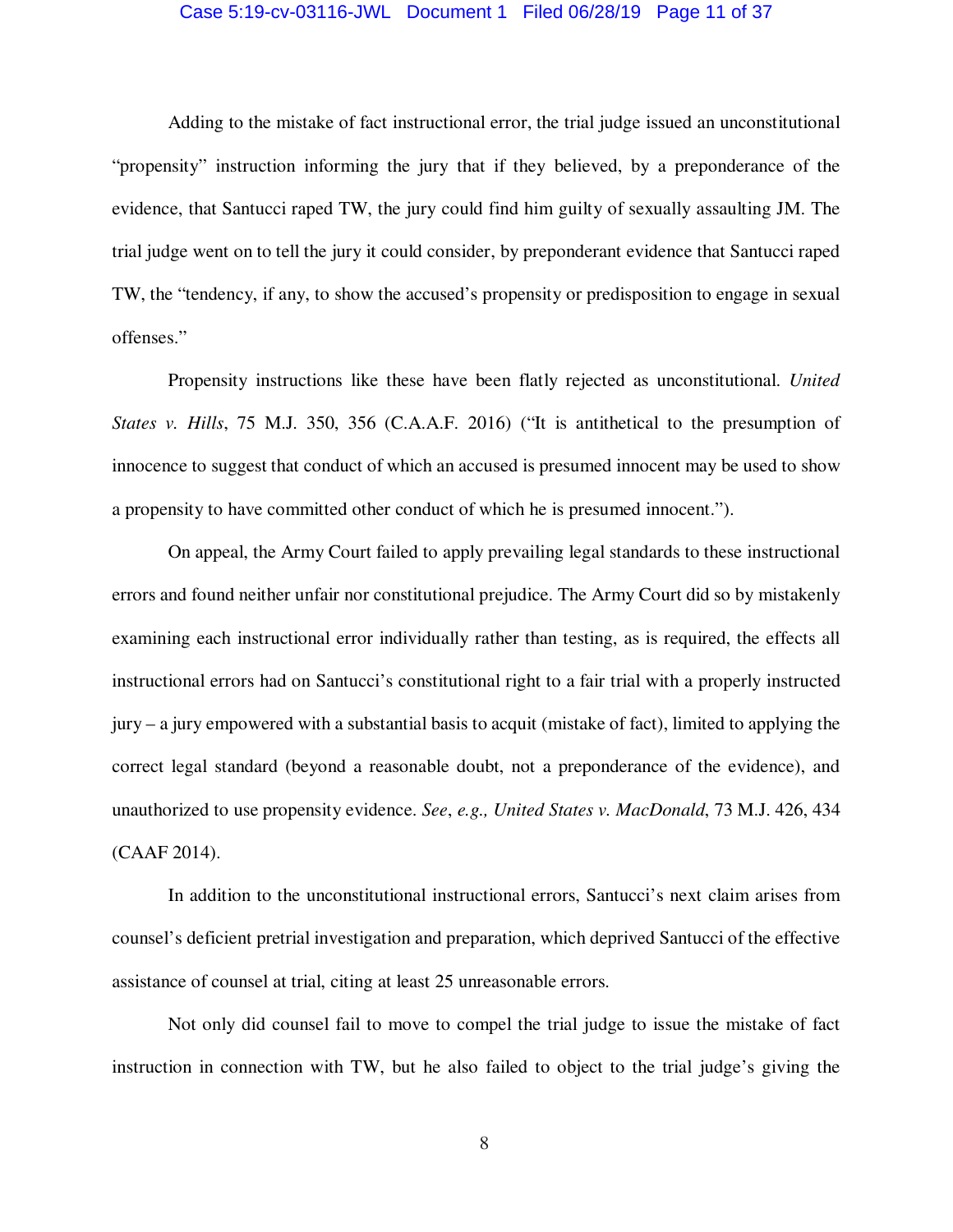unconstitutional propensity instruction. Further, as is more fully explained below, reasonable counsel would have more fully investigated the evidentiary leads in order to make tactical decisions within the range of permissible, non-prejudicial options. That did not occur here, in violation of the Sixth Amendment.

### **VII. CLAIMS AND ARGUMENTS IN SUPPORT**

## **A. ARTICLE I MILITARY COURTS FAILED TO PROVIDE A DEFENSE REQUESTED JURY INSTRUCTION ON THE AFFIRMATIVE DEFENSE OF MISTAKE OF FACT FOR RAPE, WRONGFULLY GAVE AN UNCONSTITUTIONAL PROPENSITY INSTRUCTION, THEN COMPOUNDED THE CONSTITUTIONAL ERRORS BY FAILING TO EXAMINE THE CUMULATIVE EFFECTS THE INSTRUCTIONAL ERRORS HAD ON STANTUCCI'S RIGHT TO A FAIR TRIAL AND TO PRESENT A COMPLETE DEFENSE**

 Providing the jury with an incorrect instruction as to an affirmative defense is "an error of constitutional magnitude." *United States v. Chandler*, 74 M.J. 674, 685 (CAAF 2015). An honest and reasonable mistake of fact to the victim's consent is a defense to rape. *United States v. Hibbard*, 58 M.J. 71 (2003); *United States v. Taylor*, 26 M.J. 127 (CMA 1988); *United States v. Carr*, 18 M.J. 297 (C.M.A. 1984); *United States v. Davis*, 27 M.J. 543 (ACMR 1988); *United States v. True*, 41 M.J. 424 (1995) (mistake of fact as to victim's consent to intercourse cannot be predicated upon accused's negligence; mistake must be honest and reasonable); *United States v. Parker*, 54 M.J. 700 (Army Ct. Crim. App. 2000) (evidence factually insufficient to sustain conviction where accused claimed he mistakenly believed that the victim consented to intercourse and sodomy where she and the accused engaged in a consensual relationship for several months before the first alleged rape, she sent mixed signals to the accused about their relationship and the relationship included consensual sexual acts).

 A defendant is entitled to an instruction on a defense that is supported by the evidence and the law. *United States v. Sparks*, 791 F.3d 1188, 1193 (10th Cir. 2015), citing *United States v.*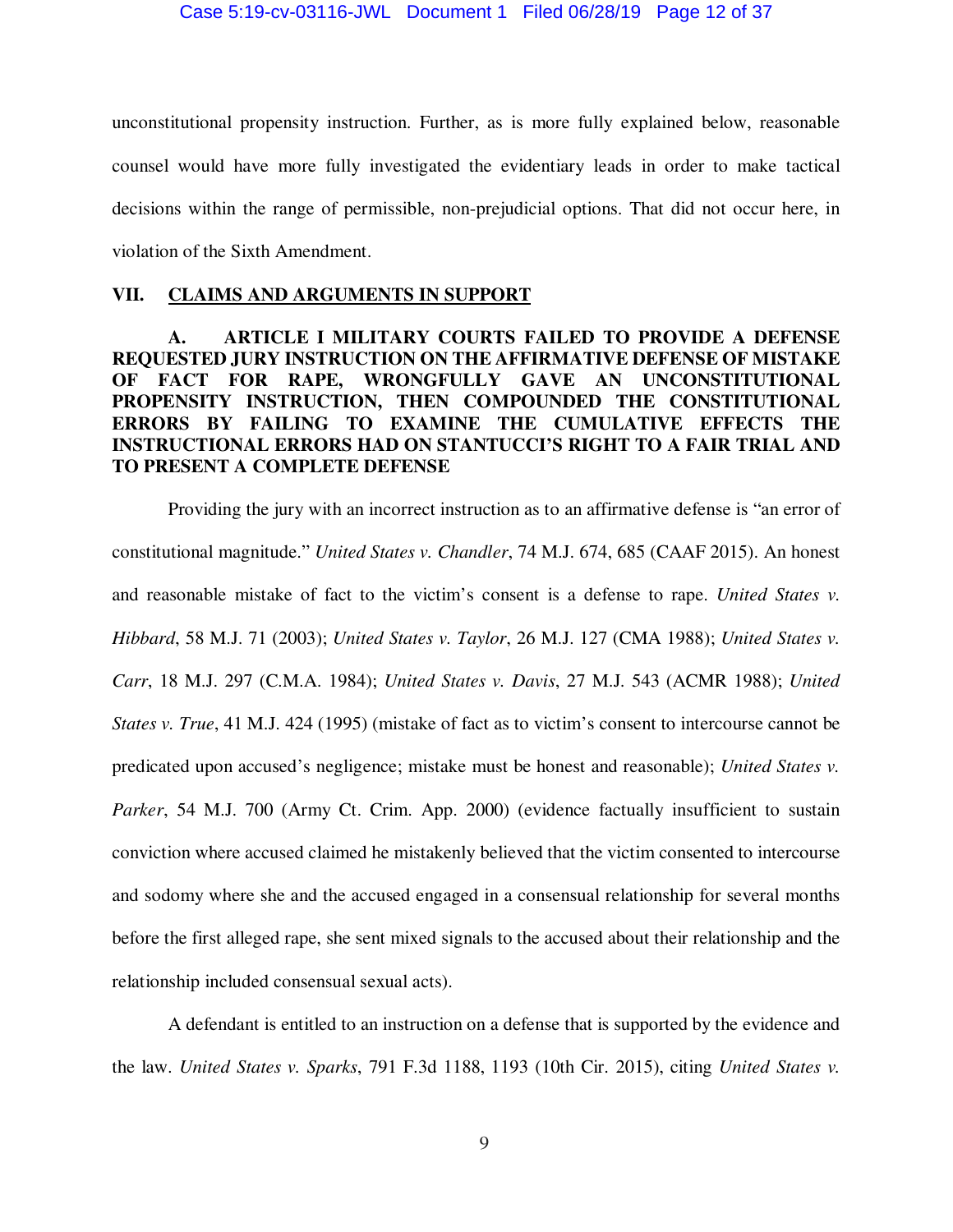### Case 5:19-cv-03116-JWL Document 1 Filed 06/28/19 Page 13 of 37

*Haney*, 318 F.3d 1161, 1163 (10th Cir. 2003). More specifically, a defendant is entitled to an instruction on an affirmative defense if he can point to evidence supporting each element of that defense. *United States v. Al-Rekabi*, 454 F.3d 1113, 1121-22 (10th Cir. 2006). In habeas review cases, the district court reviews the failure of a trial court to issue an instruction *sua sponte* for the denial of fundamental fairness and due process. *Spears v. Mullin*, 343 F.3d 1215, 1244 (10th Cir. 2003).

### **1. The Trial Judge Failed to Tell the Jury That If They Believed Santucci Honestly and Reasonably Believed TW Consented, He Is Not Guilty of Rape**

A military judge is required to give requested instructions "as may be necessary and which are properly requested by a party." RCM 920(e)(7); *United States v. Damatta-Olivera*, 37 M.J. 474, 478 (CMA 1993). During a hearing outside the presence of the jury, the defense asked the trial judge to deliver the "mistake of fact" affirmative defense instruction for the Article 120, 125 (sodomy), and 128 (assault) offenses. (R. at 456). In response, the trial judge noted that he would consider granting the defense request, but made no findings as to the most serious offense, Article 120, Rape. (R. at 458). In the end, the trial judge did not instruct the jury that mistake of fact is an affirmative defense to the most serious crime alleged – raping TW.

 "Whether a [jury] was properly instructed is a question of law [reviewed] *de novo*." *United States v. Ober*, 66 M.J. 393, 405 (CAAF 2008). Where an instructional error rises to a constitutional dimension, a reviewing court analyzes the error to determine if it was harmless beyond a reasonable doubt. *Chapman v. California*, 386 U.S. 18, 24 (1967); *see also United States v. Kreutzer*, 61 M.J. 293, 298 (CAAF 2005). "The inquiry for determining whether constitutional error is harmless beyond a reasonable doubt is whether, beyond a reasonable doubt, the error did not contribute to the defendant's conviction or sentence." *Id.*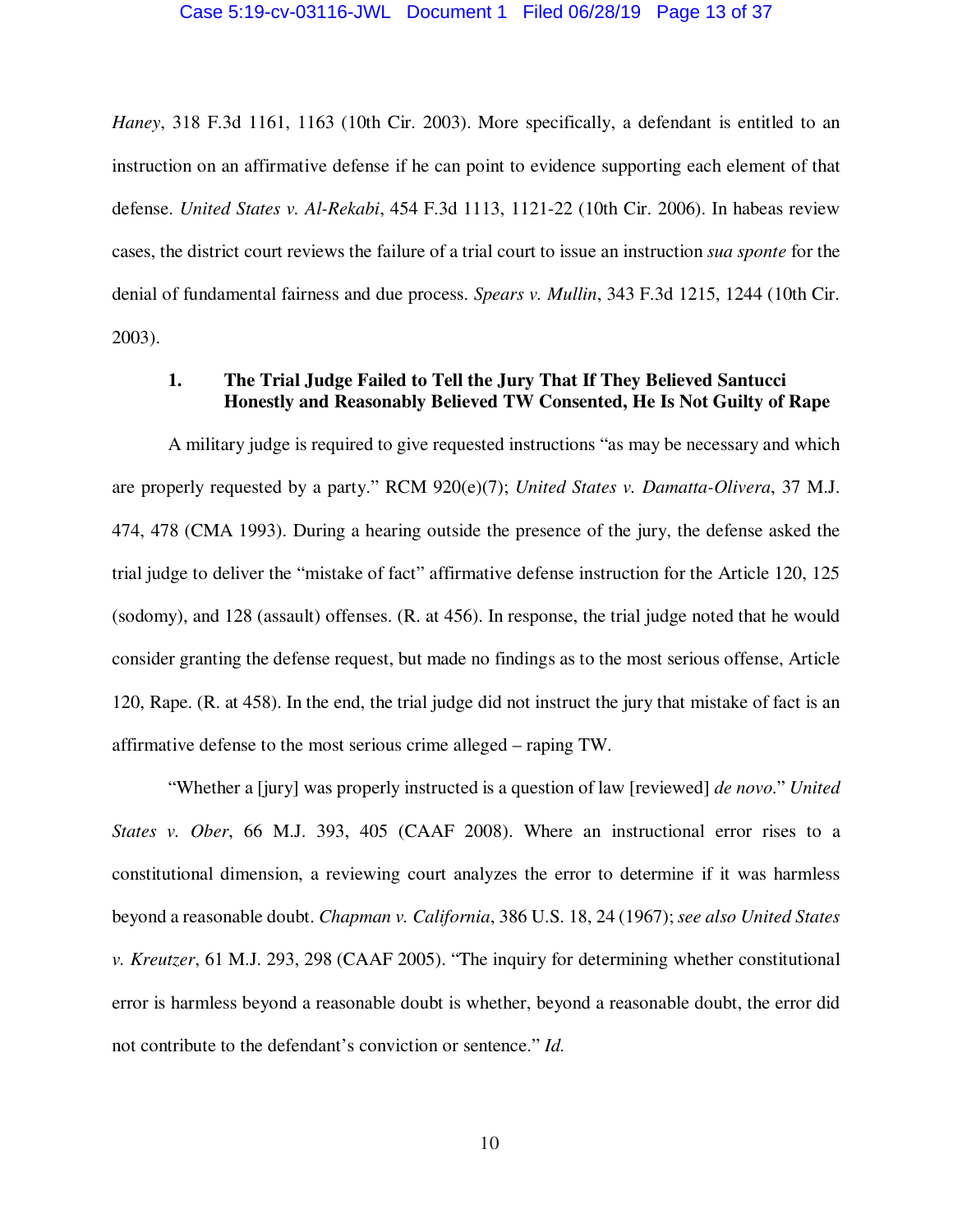### Case 5:19-cv-03116-JWL Document 1 Filed 06/28/19 Page 14 of 37

 Although the accused need not testify in order to warrant the instruction, there must be some evidence introduced during the trial "to which the [jury] could attach credit" to the proposition that the accused both honestly and reasonably believed the victim consented. *See United States v. Davis*, 75 MJ 537 (Army Ct. Crim. App. 2015). If there is any doubt as to whether special defense is in issue, the doubt shall be resolved in favor of appellant. *Davis,* 53 M.J. at 205 (citing *United States v. Steinruck,* 11 M.J. 322, 324 (CMA 1981)).

 In this case, the Army Court agreed that the trial judge erred in not providing this instruction to the jury. The following is the mistake of fact instruction that the trial judge should have tailored based on the evidence of mistake of fact and consent, and read to the jury:

> The evidence has raised the issue of mistake on the part of the accused concerning whether (state the name of the alleged victim) consented to sexual intercourse in relation to the offense of rape.

> If the accused had an honest and mistaken belief that (state the name of the alleged victim) consented to the act of sexual intercourse*, he is not guilty of rape if the accused's belief was reasonable.*

> To be reasonable the belief must have been based on information, or lack of it, which would indicate to a reasonable person that (state the name of the alleged victim) was consenting to the sexual intercourse.

> In deciding whether the accused was under the mistaken belief that (state the name of the alleged victim) consented, you should consider the probability or improbability of the evidence presented on the matter.

> You should also consider the accused's (age) (education) (experience) (prior contact with (state the name of the alleged victim)) (the nature of any conversations between the accused and (state the name of the alleged victim)) (\_\_\_\_\_\_\_\_\_\_) along with the other evidence on this issue (including but not limited to (here the military judge may summarize other evidence that may bear on the accused's mistake of fact)).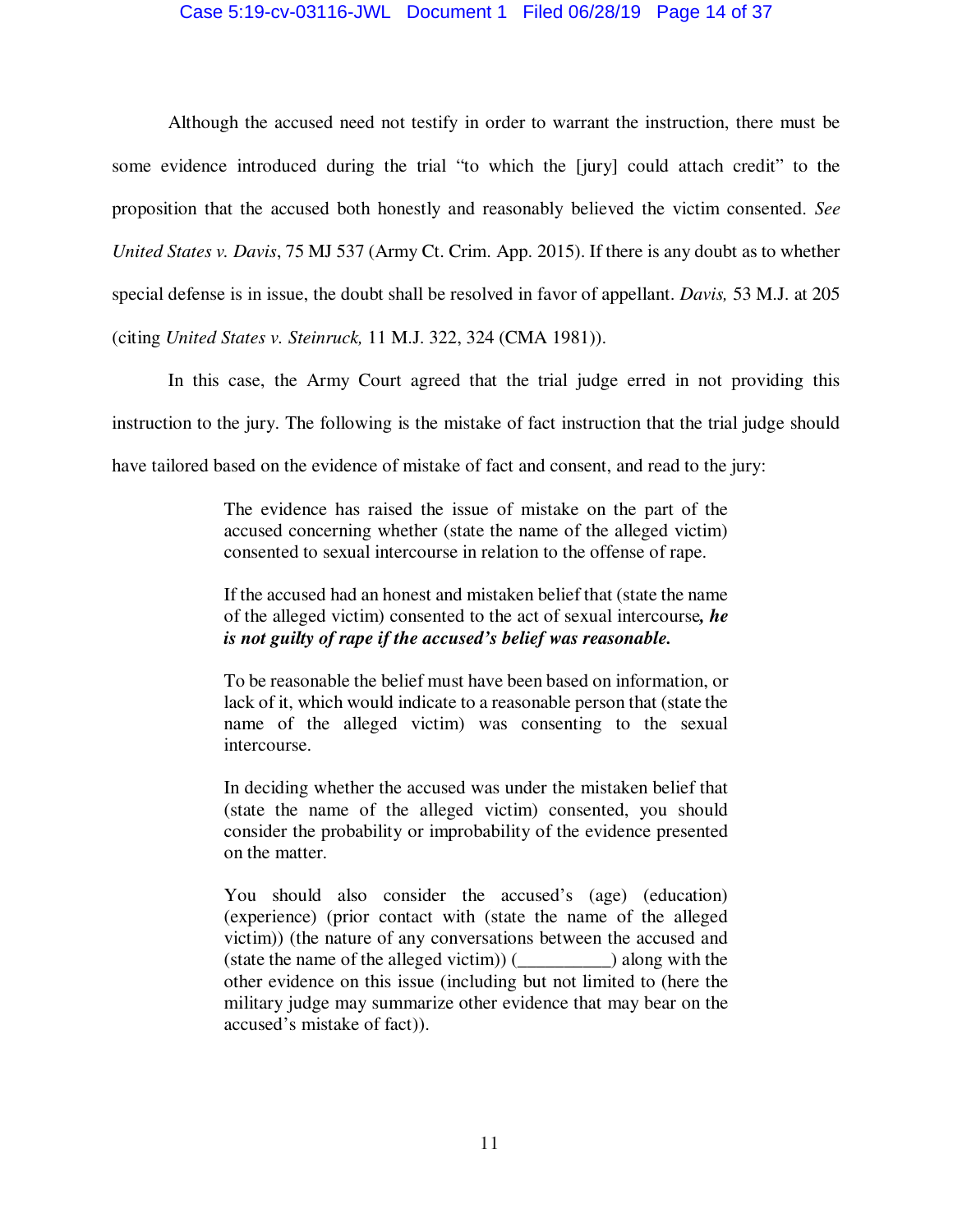U.S. DEP'T OF ARMY, PAM. 27-9, MILITARY JUDGES BENCHBOOK, page 493 (emphasis added).

 However, the Army Court found that Santucci was not prejudiced by the trial judge's failure to issue the instruction. The Army Court reached this erroneous conclusion even though the error is one of "constitutional magnitude." The substantially unfair prejudice, however, is readily seen because the jury was not made aware that it could find Santucci not-guilty of rape if the jury found credible the evidence offered at trial that Santucci honestly and reasonably believed TW consented.

 The trial judge should have inserted at least the following evidence into the standard "mistake of fact" instruction, read it to the jury, and defense counsel could have then argued it to the jury as a compelling basis for findings of not guilty:

- (1) buying drinks for Santucci,
- (2) dancing with him provocatively on the pole;
- (3) while kissing him;
- (4) grabbing his crotch while dancing;
- (5) asking to go to Santucci's room to "play;"
- (6) telling Santucci to take his clothes off;
- (7) taking her own clothes off;
- (8) leaving her shirt on because of a C-section scar;
- (9) performing oral sex on Santucci;
- (10) getting on top of Santucci for vaginal sex;
- (11) telling him he had a "swimmer's butt;"
- (12) dressing herself; and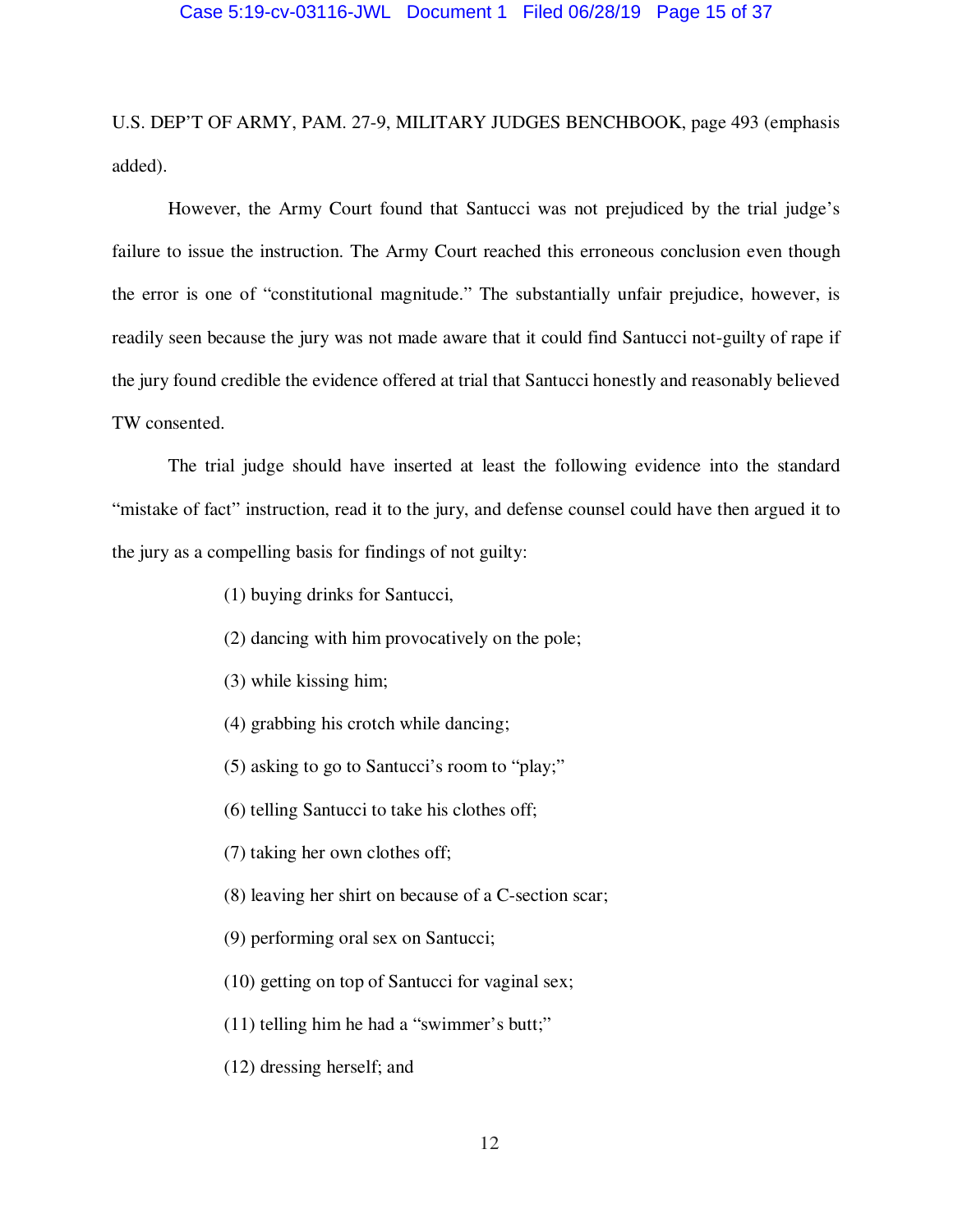(13) kissing him goodbye after sex.

 Had the jury known it could find Santucci not guilty if they believed Santucci mistook these facts for consent or the appearance of consent, the jury may very well have acquitted Santucci of raping TW. But the jury was not instructed that it had the legal authority to find him not guilty under a mistake of fact as to consent.

 The Army Court side-stepped this critical point by simply ignoring these 13 undisputed facts bearing on consent. That is, it considered none of these factors on the all-important elemental question of consent and affirmative defense of mistake of fact. Instead, the Army Court dismissed this argument, supporting its conclusion by noting that the defense theory at trial was that TW *actually* consented, not that Santucci mistakenly believed she did, as evidence of no prejudicial error.

What the Army Court overlooked, though, is the well-established point that the trial judge's duty to instruct is not determined by the defense's theory of the case, rather, by the evidence adduced. *See United States v. McMonagle*, 38 M.J. 53 (CMA 1993) (instruction not determined by defense theory);

 Even so, the Army Court ignored that Santucci could have argued *both* scenarios to the jury, *i.e.,* that TW actually consented, but if she had not, it appeared to Santucci that she had in fact consented – as part of his fundamental due process right to present a complete defense.

 Had the instruction been given, defense counsel would have been empowered to make a more compelling closing argument to the jury, for example, listing off the reasonable facts bearing on consent and the mistake of fact defense noted above and invoking the language of the instruction. Consider: "members of the jury, his Honor instructed you a moment ago that if Santucci honestly and reasonably believed that TW consented to sex, he is not guilty of rape.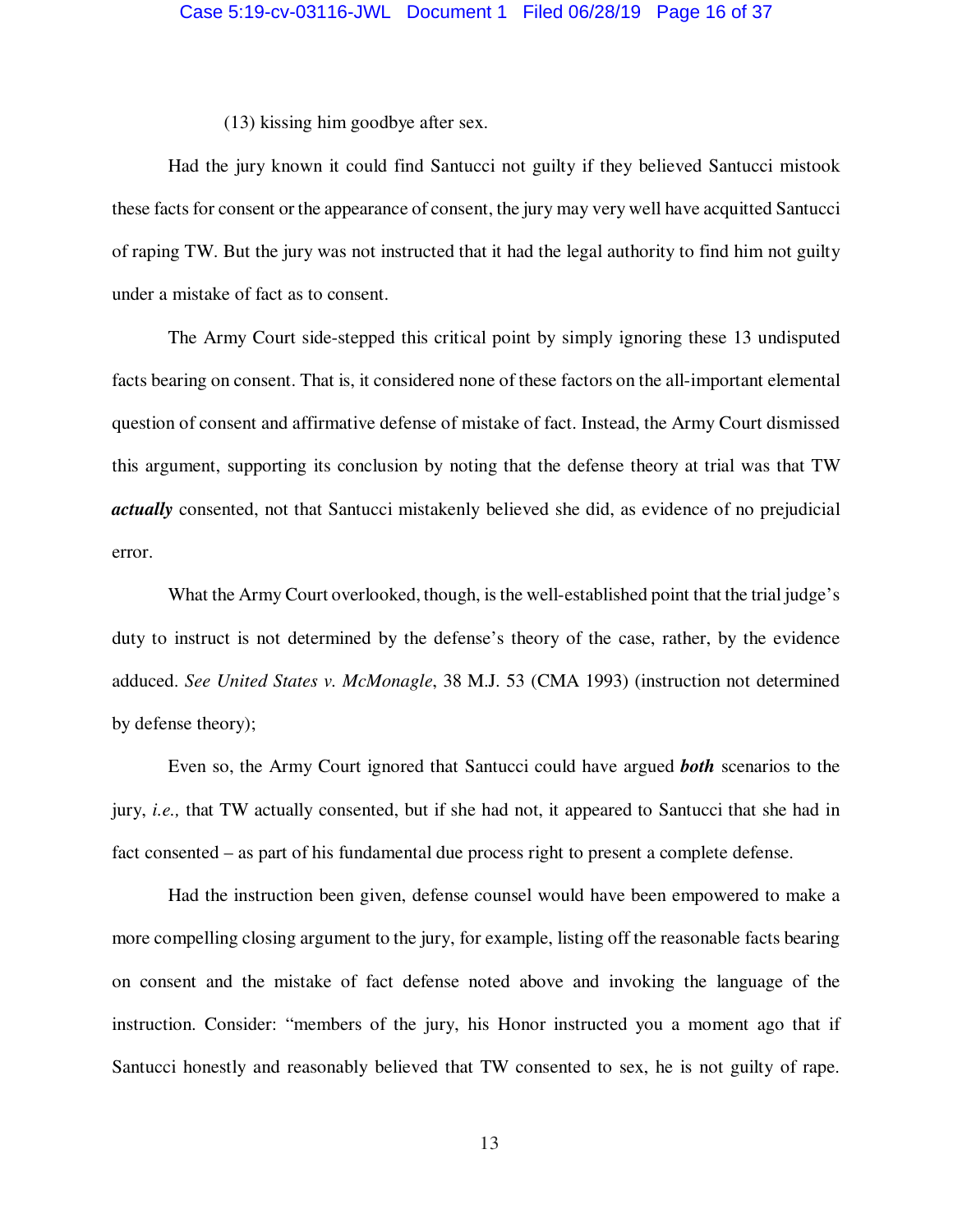### Case 5:19-cv-03116-JWL Document 1 Filed 06/28/19 Page 17 of 37

Accordingly, you must acquit Santucci of rape. Let us review the evidence showing the he honestly and reasonably believed TW consented…." That never happened, but it should have in order to comply with the Constitution. Nor did the Army Court include this scenario in its affirmance.

 The trial judge's failure to issue the instruction bearing on an affirmative defense not only misinformed the jury of how they were entitled to view the evidence favorably to Santucci on the most important question before them, but also deprived Santucci's defense counsel with the ability to argue more powerfully for an acquittal based on a mistake of fact.

 In other words, the trial court's unfairly prejudicial error deprived Santucci of this potent defense, misled the members of the jury, and seriously impaired his ability to defend himself before the jury through the effective presentation of his argument.

 What is more, the Army Court also overlooked its own precedent in *United States v. Hearn,*  66 M.J. 770 (Army Ct. Crim. App. 2008) (judge's failure to deliver instruction on a special defense was prejudicial legal error which required the findings and sentence to be set aside).

 Had the jury been properly instructed and found Santucci not guilty of raping TW because of mistake of fact as to consent, the most serious offense related to her, it stands to reason that the jury would have returned verdicts of not guilty concerning all lesser physical offenses connected to TW. Said another way, if the jury found that TW actually consented or that Santucci believed she consented as to the rape, then that finding stood to extend to each of the other offenses subsumed within the rape, to include the sodomy and assault. *See* U.S. DEP'T OF ARMY, PAM. 27-9, MILITARY JUDGES BENCHBOOK (Jury Instructions), Article 120, page 492, "NOTE 12: Mistake of fact to consent—completed rapes. An honest and reasonable mistake of fact as to the victim's consent is a defense to rape. *United States v. Carr,* 18 M.J. 297 (CMA 1984), *United States v. Taylor,* 26 M.J. 127 (CMA 1988)*, and United States v. Peel,* 29 M.J. 235 (CMA 1989);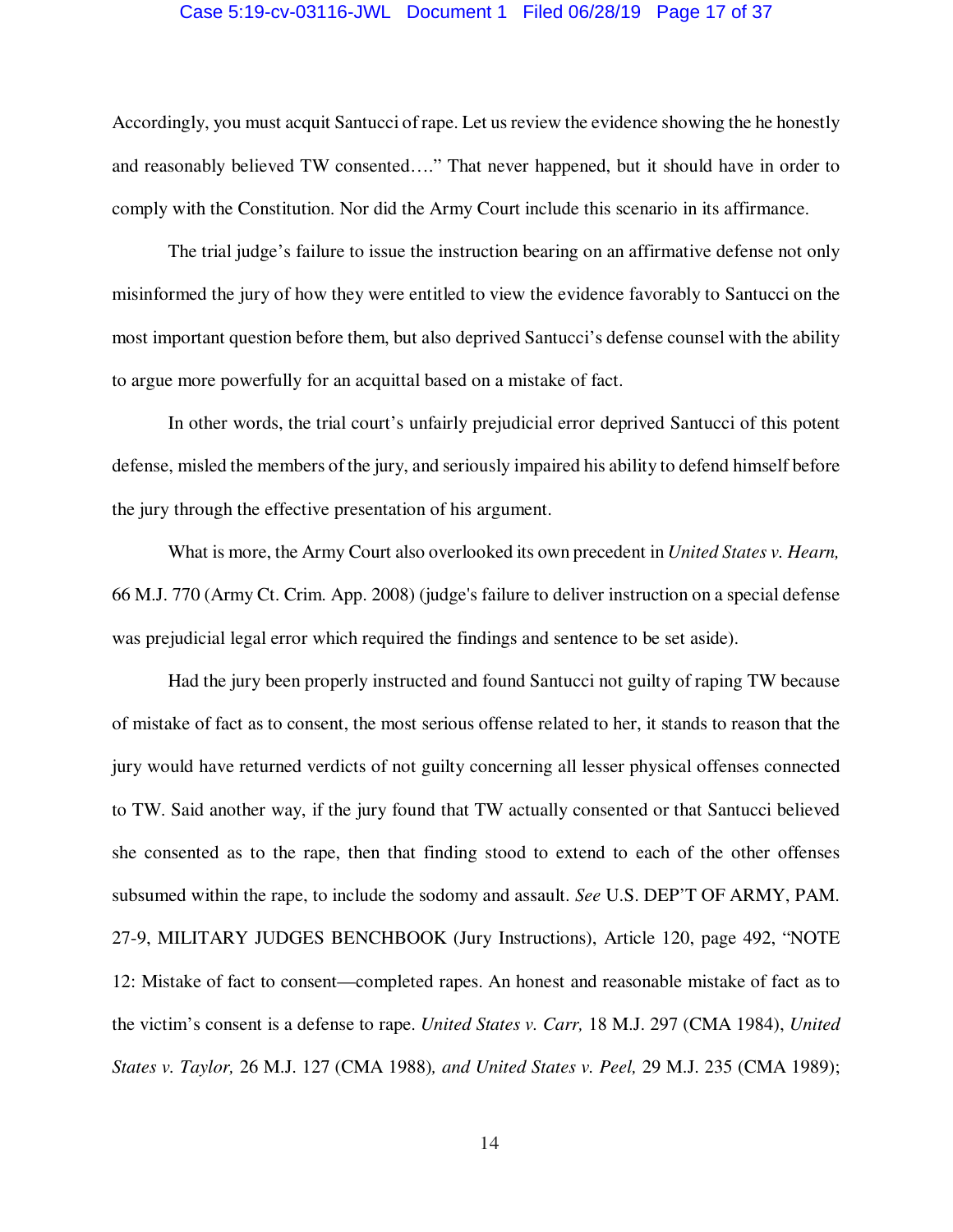#### Case 5:19-cv-03116-JWL Document 1 Filed 06/28/19 Page 18 of 37

Article 125, page 697, "NOTE 12: Mistake of fact as to consent—completed forcible sodomy; Article 128, page 738, NOTE 12: Consent as a Defense to Assault Consummated by a Battery.

 The Army Court failed to assess these valid points demonstrating clear prejudice favoring reversable error in its Article 66, UCMJ plenary review to determine if the findings and sentence were correct in law and fact. *See, e.g., United States v. Gamble*, 27 M.J. 298 (CMA 1988) (reversible error not to instruct on mistake of fact in rape prosecution); *United States v. Bankston*, 57 M.J. 786 (Army Ct. Crim. App. 2002) (reversible error in giving erroneous instruction on mistake of fact defense); *United States v. Johnson*, 25 M.J. 691 (A.C.M.R. 1987) (reversible error not to give instruction on affirmative defense of mistake of fact in rape case where facts giving rise to the defense were "closely interwoven" with issues of consent and force in a closely contested race).

 Had the jury been properly instructed and found Santucci not guilty of raping TW because she actually consented, or that Santucci honestly and reasonably believed she consented, or both, that finding of consent for the most serious offense stood to logically flow downward to the lesser physical offenses, as discussed more fully above.

 **2. The Trial Judge Gave an Unconstitutional Propensity Instruction to the Jury That It Could Find by Preponderant Evidence That Santucci Raped TW, Then Use That Finding as Evidence He Sexually Assaulted JM and Had a Propensity or Predisposition to Engage in Sexual Offenses** 

Compounding the constitutional error concerning the mistake of fact jury instruction, the trial judge erred again when he instructed the jury that it could consider preponderant evidence of Santucci's having raped TW as propensity evidence on the question of whether he sexually assaulted JM. (R. at 476-77).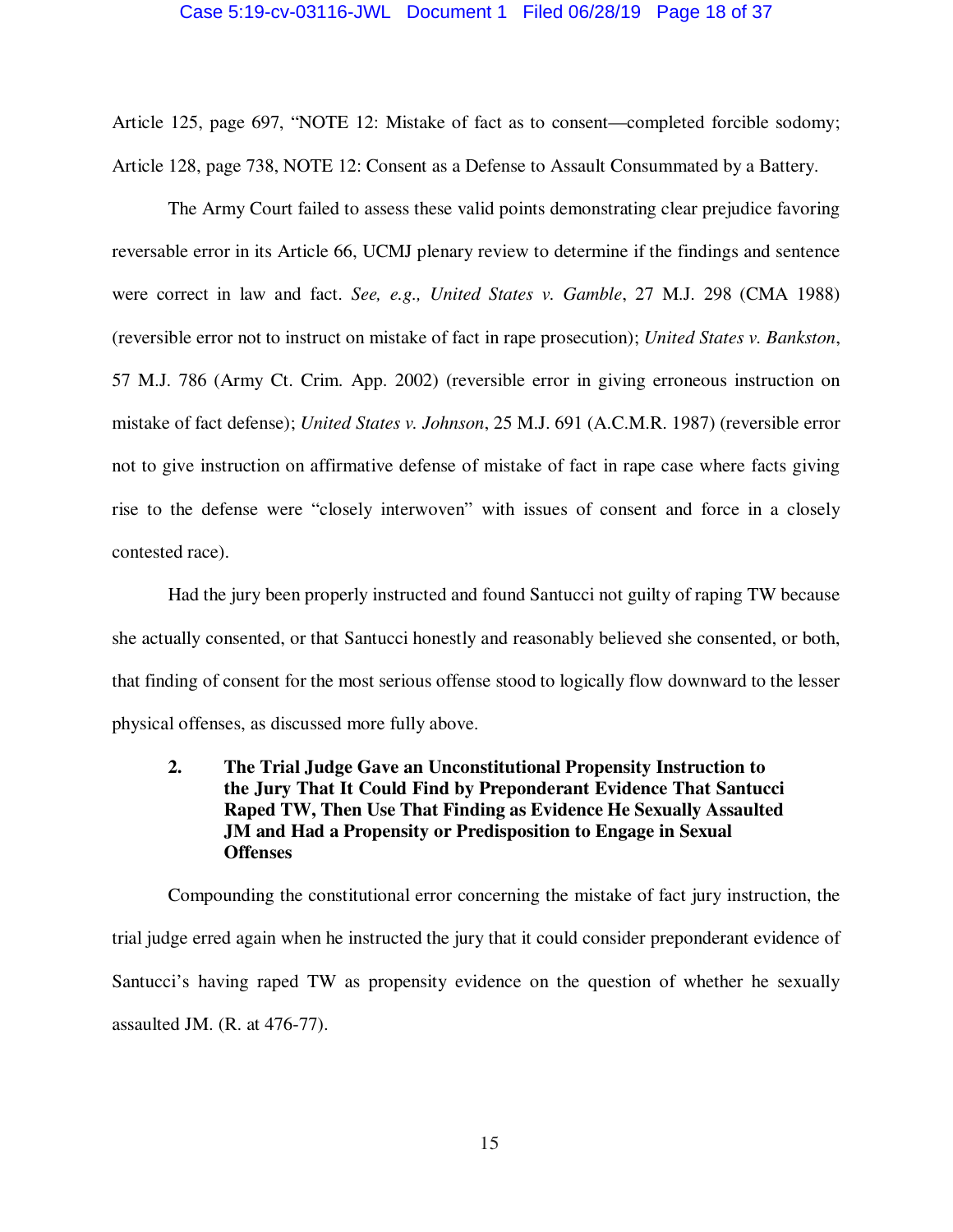This instruction was improper. "It is antithetical to the presumption of innocence to suggest

that conduct of which an accused is presumed innocent may be used to show a propensity to have

committed other conduct of which he is presumed innocent." *Hills*, 75 M.J. at 356. The relevant

portion the instruction is as follows:

Evidence that the accused committed the sexual offense of Rape against [TW]….may have no bearing on your deliberations in relation to the Sexual Assault of [JM],….*unless you first determine by a preponderance of the evidence, and that is more likely than not, that [Santucci raped TW]*.

*If you determine by a preponderance of the evidence that [Santucci Raped TW], even if you are not convinced beyond a reasonable doubt about that the accused is guilty of that offense, you may nonetheless then consider the evidence of that offense for its bearing on any matter to which it is relevant in relation to [JM].* 

*You may also consider the evidence of such Rape for its tendency, if any, to show the accused's propensity or predisposition to engage in sexual offenses.* 

(R. at 476-77) (emphasis added).

 Although the Army Court found that the trial judge's having issued this instruction to the jury was error, and rose to a constitutional dimension, it drew inferences from the prosecution's litigation narrative, rather than those of the actual record of trial, to find ostensible justification that the errant instruction did not contribute to Santucci's convictions and sentence.

 At least nine reasons demonstrate that the instruction was not harmless beyond a reasonable doubt, and that the instruction did indeed contribute to Santucci's convictions and sentence. *Chapman*, 386 U.S. at 24 (before a Federal constitutional error can be held harmless, the court must be able to declare a belief that it was harmless beyond a reasonable doubt).

 First, nowhere did the Army Court evaluate the unconstitutional burden-diluting effects of authorizing the jury to determine Santucci's criminal culpability regarding TW under a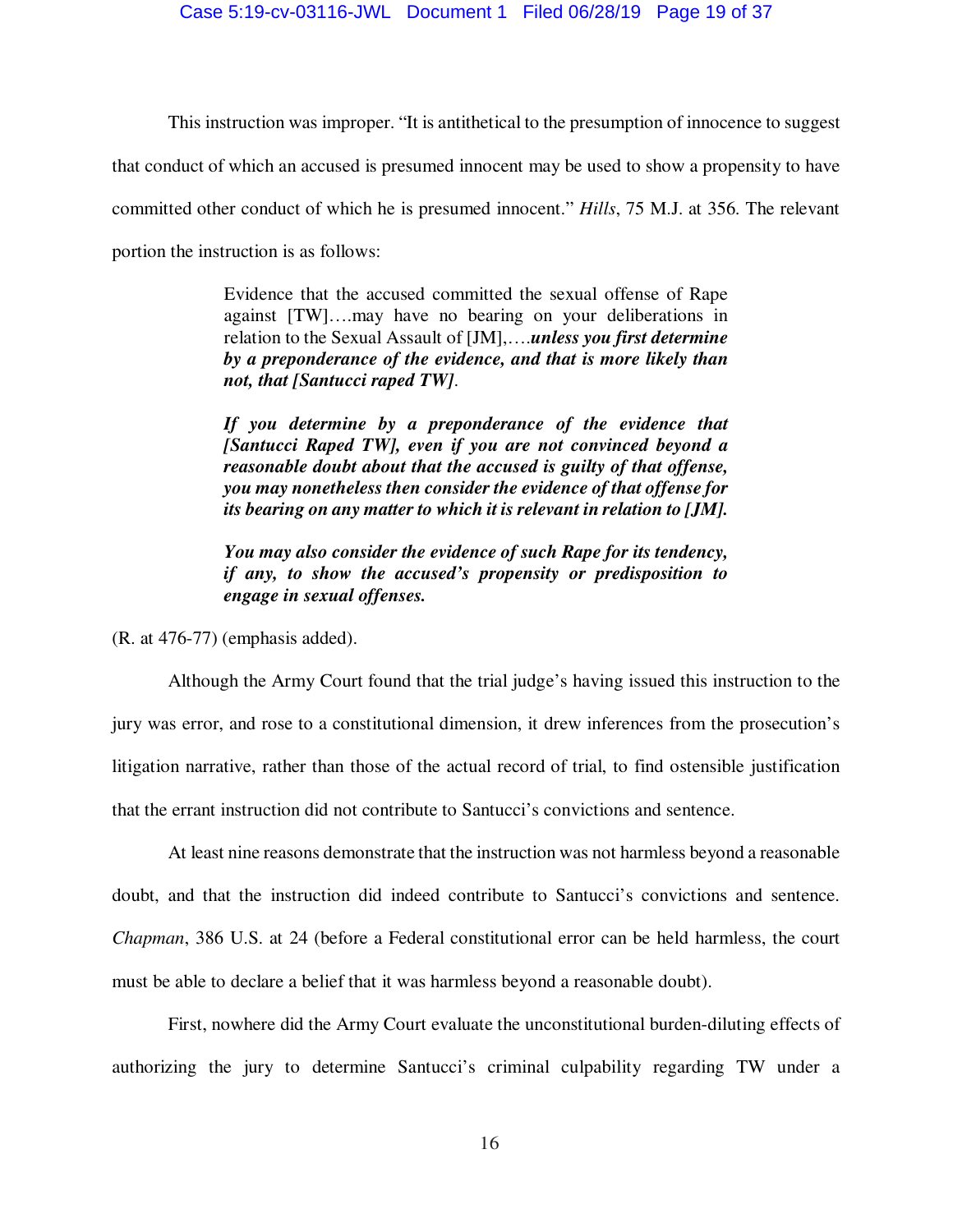### Case 5:19-cv-03116-JWL Document 1 Filed 06/28/19 Page 20 of 37

preponderance of the evidence standard, clearly below the constitutionally-required "beyond a reasonable doubt standard. In *Hills*, 75 M.J. at 350, the court held that the use of sexual offense evidence for propensity purposes as between charged offenses was unconstitutional because it undermined the presumption of innocence and diluted the government's burden of proving charged offenses beyond a reasonable doubt.

 Second, the Army Court did not analyze the unfairly prejudicial and unconstitutional propensity instruction in conjunction with the trial judge's having failed to instruct that the jury could acquit Santucci if he honestly and reasonably believed TW consented. The instruction given (propensity), unlawfully authorized the jury to convict in violation of the Constitution, while at the same time, the instruction not given (mistake of fact) did not alert the jury that it could acquit.

 Stated differently, had the propensity instruction *not* been given, and the mistake of fact instruction been properly given, the jury's deliberations stood to be altogether different, resulting in an acquittal. The jury would *not* have been authorized to compare the evidence in connection with both victims for propensity. But the jury would have been authorized to find Santucci not guilty of rape, something the jury never knew.

 The combination of instructional errors unfairly stacked the deck against Santucci and for the prosecution by telling the jury it could consider evidence about TW for Santucci's "predisposition to commit sexual offenses," but not that it could acquit Santucci of raping TW based on mistake of fact. The Army Court did not conduct this analysis, and thus, review of this constitutional question was neither full nor fair. There is reasonable doubt that the instructional errors contributed to Santucci's conviction and sentence.

 Third, the propensity instruction can be seen as the trial judge tacitly validating the offenses involving TW. After all, he told the jury that they did not have to believe the TW offenses were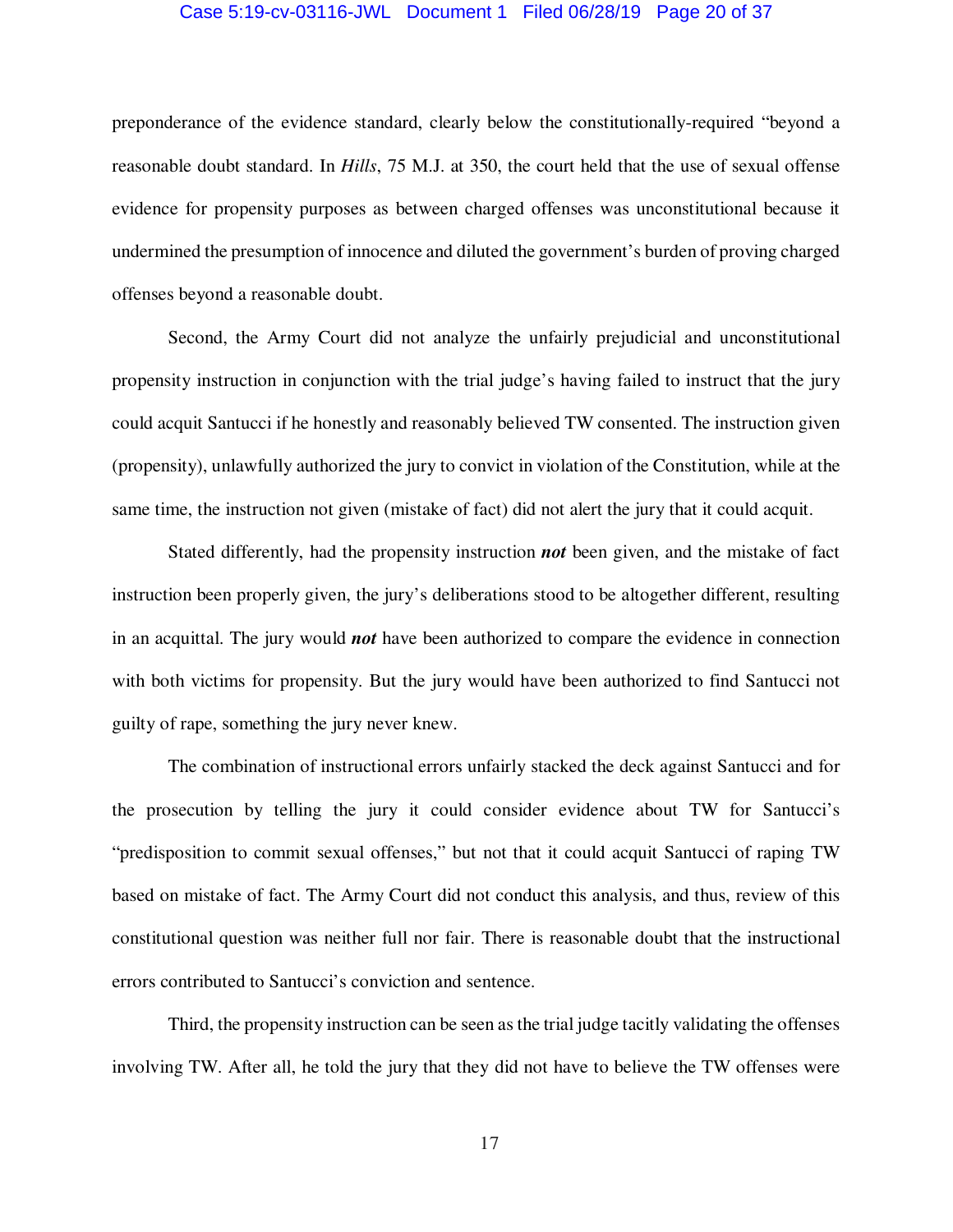### Case 5:19-cv-03116-JWL Document 1 Filed 06/28/19 Page 21 of 37

proven beyond a reasonable doubt, that they could use the TW offenses to find additional criminality against Santucci, and informed the jury it could draw conclusions against Santucci that did not comply with the correct prosecutorial burden of proof.

 Fourth, the Army Court relied squarely, albeit wrongly, on the fact there was sexual contact between Santucci and TW for its own conclusion of "no doubt that TW was not a willing participant." The constitutional problem with the Army Court's logic, however, is that Santucci was entitled to an instruction on mistake of fact, which was admittedly not given. It was for the jury (or rather, a jury that had been properly instructed), not the Army Court, to determine if Santucci honestly and reasonably believed TW consented or appeared to consent. Nor did the Army Court embrace TW's credibility issues (*e.g*., the evening before the incident, she told her husband she was going for a candy bar, but instead, she went to the Paradise Bar and drank).

 Fifth, the Army Court found no unfair prejudice as a result of the faulty propensity instruction based on the fact that the jury found Santucci not guilty of sexually assaulting JM. The Army Court's illogical and incomplete way of thinking is seen by the trial judge's having instructed the jury to use preponderant evidence of TW's rape not just for propensity to sexually assault JM, but also "for its tendency, if any, to show the accused's propensity or predisposition to engage in sexual offenses." (R. at 476-77).

 Put another way, the trial judge told the jury it could consider evidence of raping TW for any predisposition to engage in any sexual offenses, not just that involving JM.

 Sixth, there is no indication that the Army Court considered any of the 13 factors noted above on the question of consent and mistake of fact, which it was dutybound to do as part of a full and fair Article 66, UCMJ plenary review.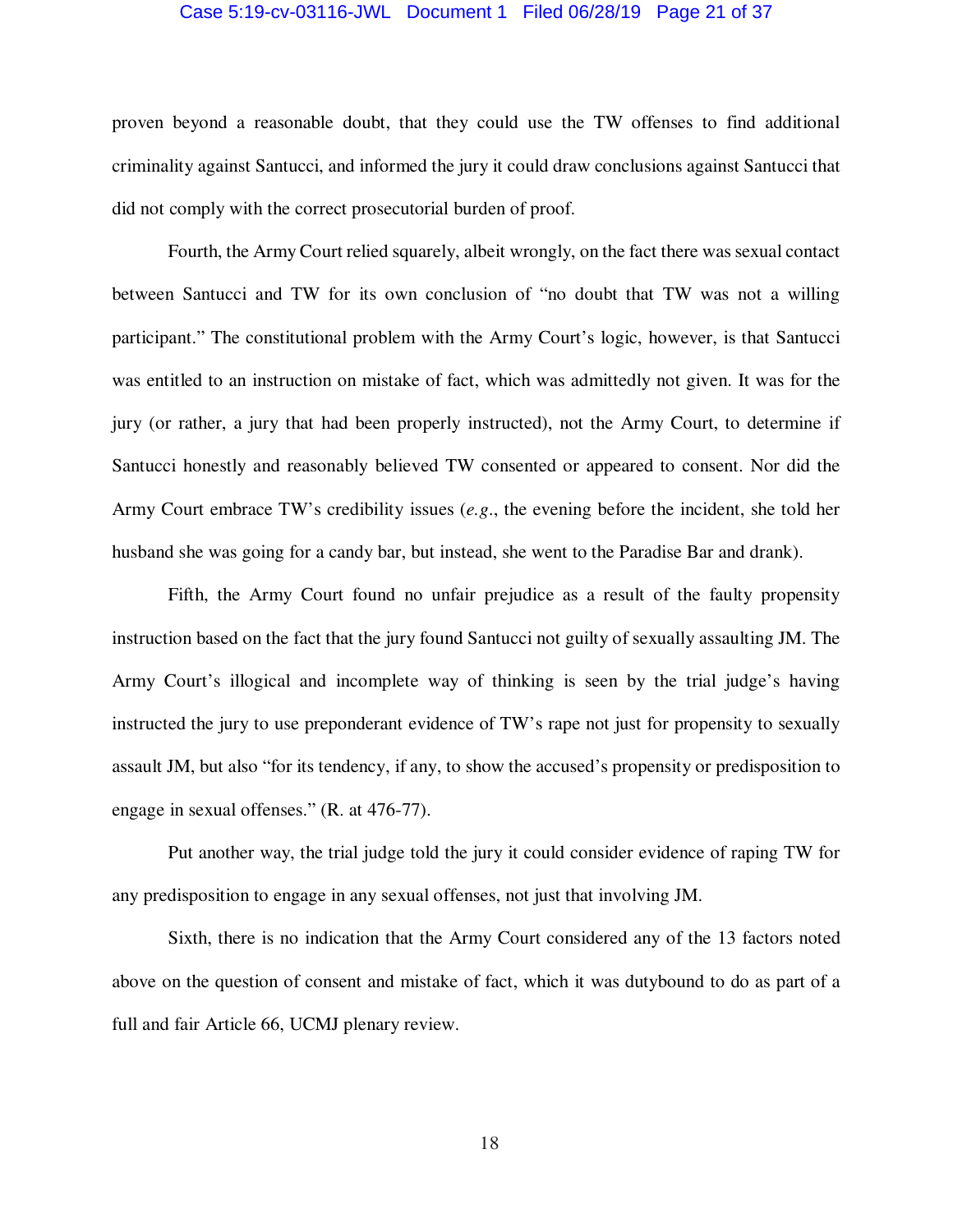### Case 5:19-cv-03116-JWL Document 1 Filed 06/28/19 Page 22 of 37

 Seventh, the Army Court failed to analyze the unfairly prejudicial effect of the prosecutor's urging the jury to use the propensity evidence during closing argument. (R. at 482). After reminding the jury that the judge just instructed them to follow the propensity instruction, he went on to implore the jury to do the very thing that is constitutionally-objectionable:

> …if you decide, *by a preponderance of the evidence*, just more likely than not, that [Santucci] assaulted or raped [TW], you can use that to show [Santucci's] propensity or predisposition to engage in sexual offenses. You can use that. And that is important.

(R. at 482-83) (emphasis added).

 $\overline{a}$ 

 The persuasive position of a prosecutor, representative of a sovereign, drawing upon the trial judge's unconstitutional instruction to encourage the jury to follow the instruction for an unconstitutional purpose and measure the evidence by an unconstitutional standard cannot be understated. But the Army Court did not touch it. Had the Army Court considered the prosecutor's comments to the jury, it would have been dutybound to find reversable error.

 Eighth, the Army Court failed to evaluate the impact of the propensity instruction had on the jury in terms of setting conditions for a "split the baby" verdict given the lower evidentiary standard of proof and the instruction to consider evidence of an offense against TW as a predisposition to commit sexual offenses.<sup>3</sup>

 Ninth, the Army Court did not evaluate the 911 call TW made, which the prosecution claimed during its closing argument was the "best evidence" against consent. (R. at 491-92). However, TW did not call saying "I was just raped and assaulted." Rather, she called asking for a

<sup>&</sup>lt;sup>3</sup> They jury suspended deliberations and asked the trial judge for clarification on the Specifications under Charge I (rape and sexual assault of TW and sexual assault of JM), indicating the jury was indeed confused on how to evaluate the propensity issue the trial judge injected into Charge I between TW and JM, facts the Army Court did not address. (R. at 525-26).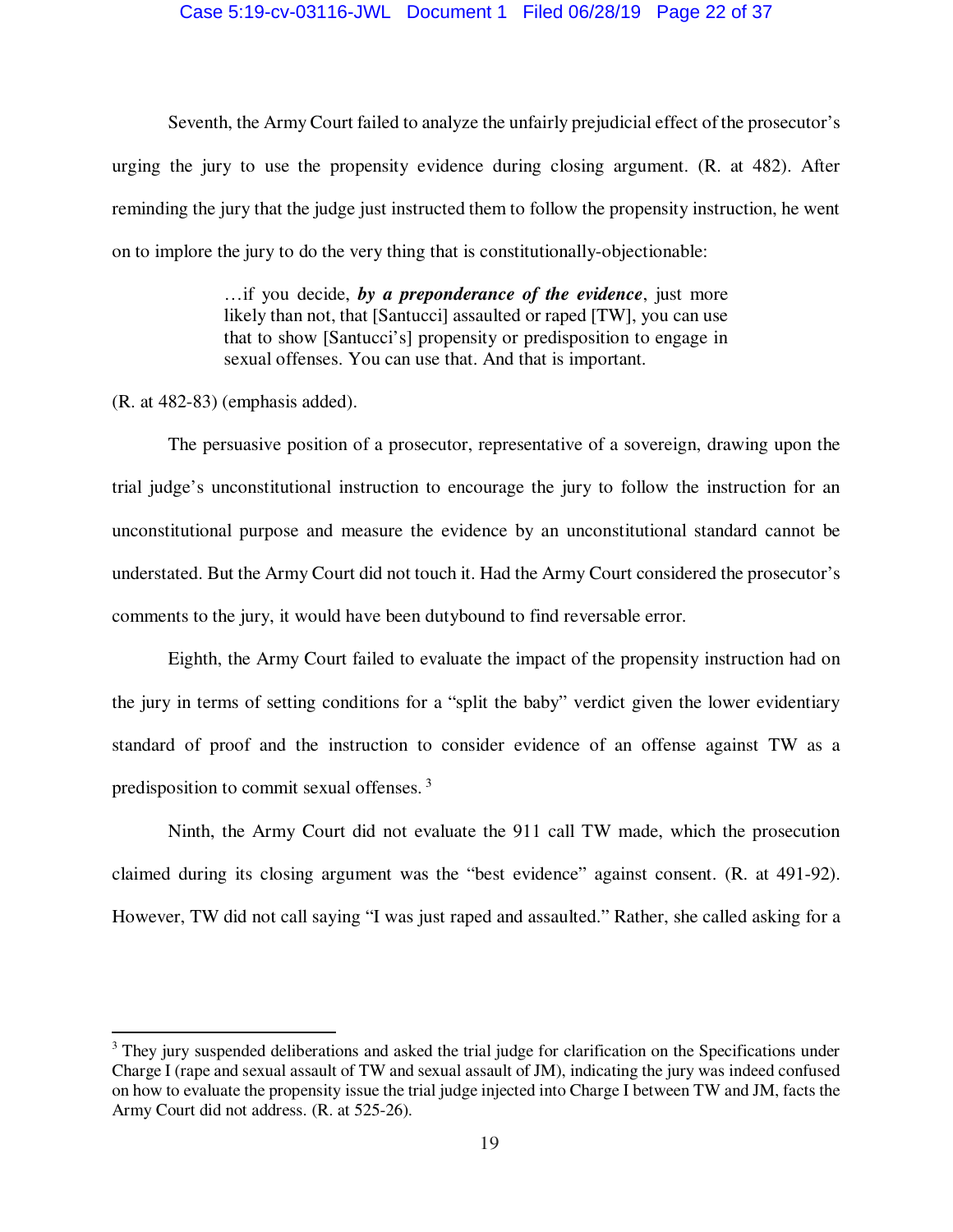"morning after pill" and repeatedly said she could not have any more children. A rape victim that calls 911 is going to lead with I was raped not I want a "morning after pill."

The Army Court ignored and failed to discuss how these instructional errors, each of which are constitutional, compounded one another. In so doing, the Army Court failed to fully and fairly consider the claims Santucci has raised with respect to the trial judge's jury instructions.

### **B. COUNSEL'S FAILURE TO PREPARE SUFFICIENTLY RENDERED HIS PERFORMANCE AT TRIAL DEFICIENT RESULTING IN ACTUAL PREJUDICE TO STANTUCCI IN VIOLATION OF THE SIXTH AMENDMET AND THE SUPREME COURT'S HOLDING IN** *STRICKLAND V. WASHINGTON*

Trial counsel committed over 25 unreasonable errors which caused Santucci substantial and unfair prejudice and thereby deprived him of the effective assistance of counsel at trial and upon appeal.

### **1. Sixth Amendment Prevailing Standards for Effective Assistance of Counsel**

"Claims of ineffective assistance of counsel are reviewed *de novo*." *United States v. Gooch*, 69 M.J. 353, 362 (C.A.A.F. 2011) (internal citations omitted). In evaluating allegations of ineffective assistance of counsel, this Court applies the standard set forth in *Strickland v. Washington*, 466 U.S. 668, 687 (1984).

 In *Strickland*, the Supreme Court found that the Sixth Amendment entitles criminal defendants to the "effective assistance of counsel"— that is, representation that does not fall "below an objective standard of reasonableness" in light of "prevailing professional norms." *Strickland*, 466 U.S. at 686. Review of an attorney's representation is "highly deferential" to the attorney's performance and employs "a strong presumption" that counsel's conduct falls within the wide range of professionally competent assistance. *Id*. at 688-89.

 The Court of Appeals for the Armed Forces has applied this standard to courts-martial, noting that to prevail on a claim of ineffective assistance of counsel, an appellant must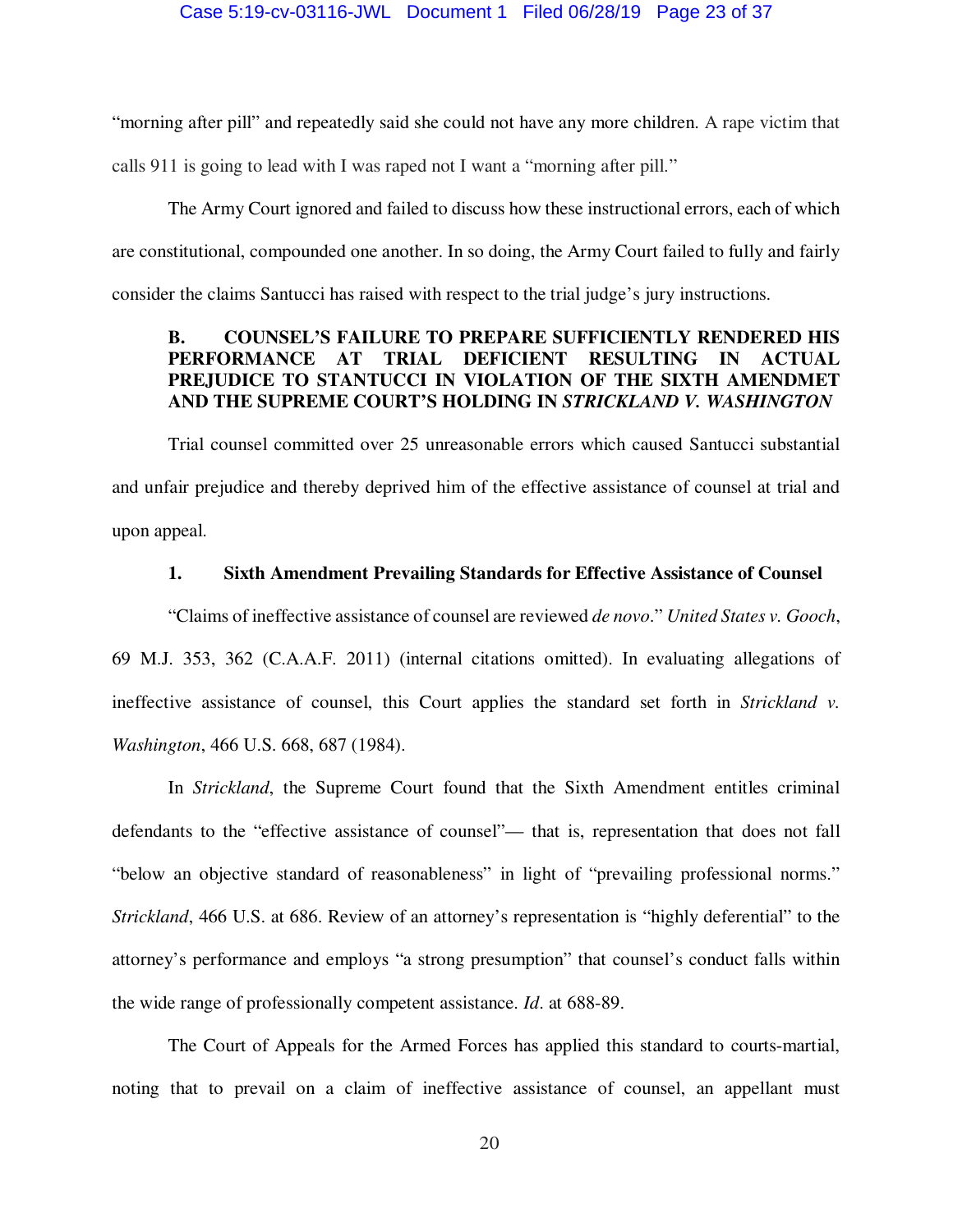### Case 5:19-cv-03116-JWL Document 1 Filed 06/28/19 Page 24 of 37

demonstrate: 1) that his counsel's performance was deficient; and 2) that this deficiency resulted in prejudice. *United States v. Green*, 68 M.J. 360, 361-62 (C.A.A.F. 2010).

 This Court judges the reasonableness of counsel's challenged conduct on the facts of the particular case, viewed as of the time of counsel's conduct. *Strickland*, 466 U.S. at 690. In making that determination, this Court considers the totality of the circumstances, bearing in mind "counsel's function, as elaborated in prevailing professional norms, is to make the adversarial testing process work . . . [and] recognize that counsel is strongly presumed to have rendered adequate assistance and made all significant decisions in the exercise of reasonable professional judgment." *Id*.

"At the heart of an effective defense is an adequate investigation. Without sufficient investigation, a defense attorney, no matter how intelligent or persuasive in court, renders deficient performance and jeopardizes his client's defense." *Richter v. Hickman,* 578 F.3d 944, 946 (9th Cir. 2009); *United States v. Scott,* 24 M.J. 186, 192 (C.M.A. 1987) (finding ineffective assistance of counsel when defense counsel failed to conduct adequate pretrial investigation).

"In many cases, '[p]retrial investigation is ... the most critical stage of a lawyer's preparation.'" *House v. Balkcom,* 725 F.2d 608, 618 (11th Cir. 1984). In *Balkcom*, a habeas petitioner claimed that there was no investigation, no interviewing of witnesses, no preparation of a defense, no discovery, no visiting of the crime scene, and no trial preparation. The court found that knowledge of the crime scene may have helped defense counsel in the preparation of the defense, and certainly would have informed the direct examination of the Petitioner himself at trial. *Id.*; *see also United States v. Boone*, 49 M.J. 187, 196 (C.A.A.F. 1998) (ineffective assistance of counsel can occur during sentencing when counsel fail to introduce evidence that would be of value to the accused in extenuation and mitigation).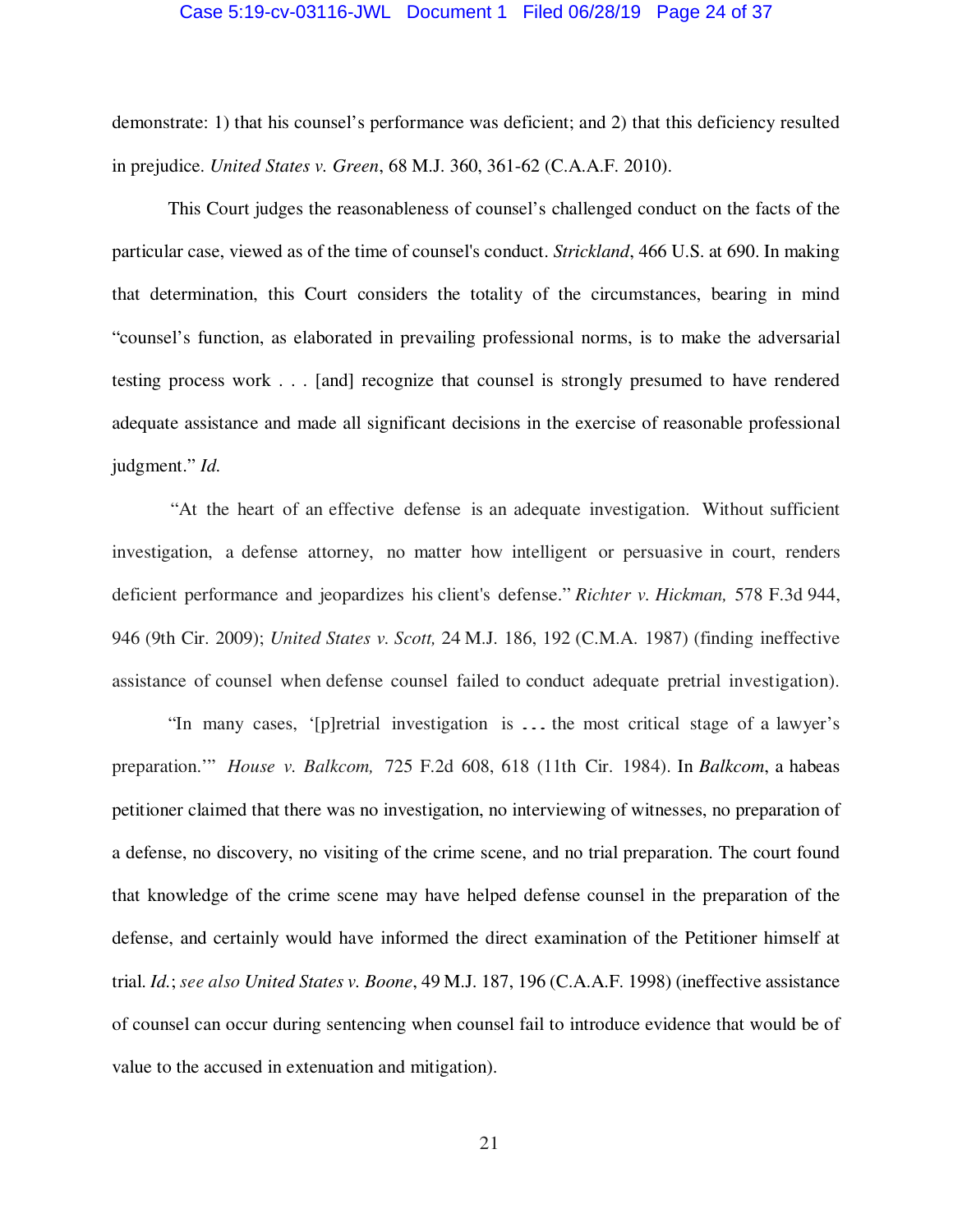### Case 5:19-cv-03116-JWL Document 1 Filed 06/28/19 Page 25 of 37

Cases in various appellate and district courts underscore the importance of defense counsel conducting a robust examination. All stand for the proposition that effective assistance of counsel requires more than relying on the government's production of the results of its own investigation. For instance, In *Kimmelman v. Morrison*, 477 U.S. 365 (1986), the Supreme Court held that counsel's failure to conduct discovery on the mistaken belief that the prosecution had an obligation to turn over inculpatory evidence resulted in deficient performance. Moreover, Circuit Courts of Appeals readily set aside convictions when defense counsel's investigation has fallen short of constitutional standards.

For instance, in *Soffar v. Dretke*, 368 F.3d 441 (5th Cir. 2004), defense counsel failed to interview the only known eyewitness to a felony murder. In *Turner v. Duncan*, counsel delivered only minimal efforts to prepare. 158 F.3d 449 (9th Cir. 1998). Likewise, a habeas petition was granted where defense counsel was aware of police reports where witnesses made comments favorable to the accused, as the names and addresses of the witnesses were available to defense counsel, yet he made no effort to locate or interview them. *Sullivan v. Fairman*, 819 F.2d 1382 (7th Cir. 1987). *See also Harris v. Reed*, 894 F.2d 871 (7th Cir. 1990); *United States v. Gray*, 878 F.2d 702 (3rd Cir. 1989); *Wade v. Armontrout*, 798 F.2d 304 (8th Cir. 1986).

### **2. Counsel Made At Least 25 Unreasonable Errors**

The defense counsel conducted an incomplete investigation and accordingly, cannot be entitled to tactical deference for trial decisions, as demonstrated by the following 25 unreasonable failures.

1. Both TW and her husband stated that she had so much anxiety that she could barely leave the house. However, defense counsel did not locate or use color digital images on Facebook (which were publicly available) of TW a mere 21 days after the alleged rape at the same Paradise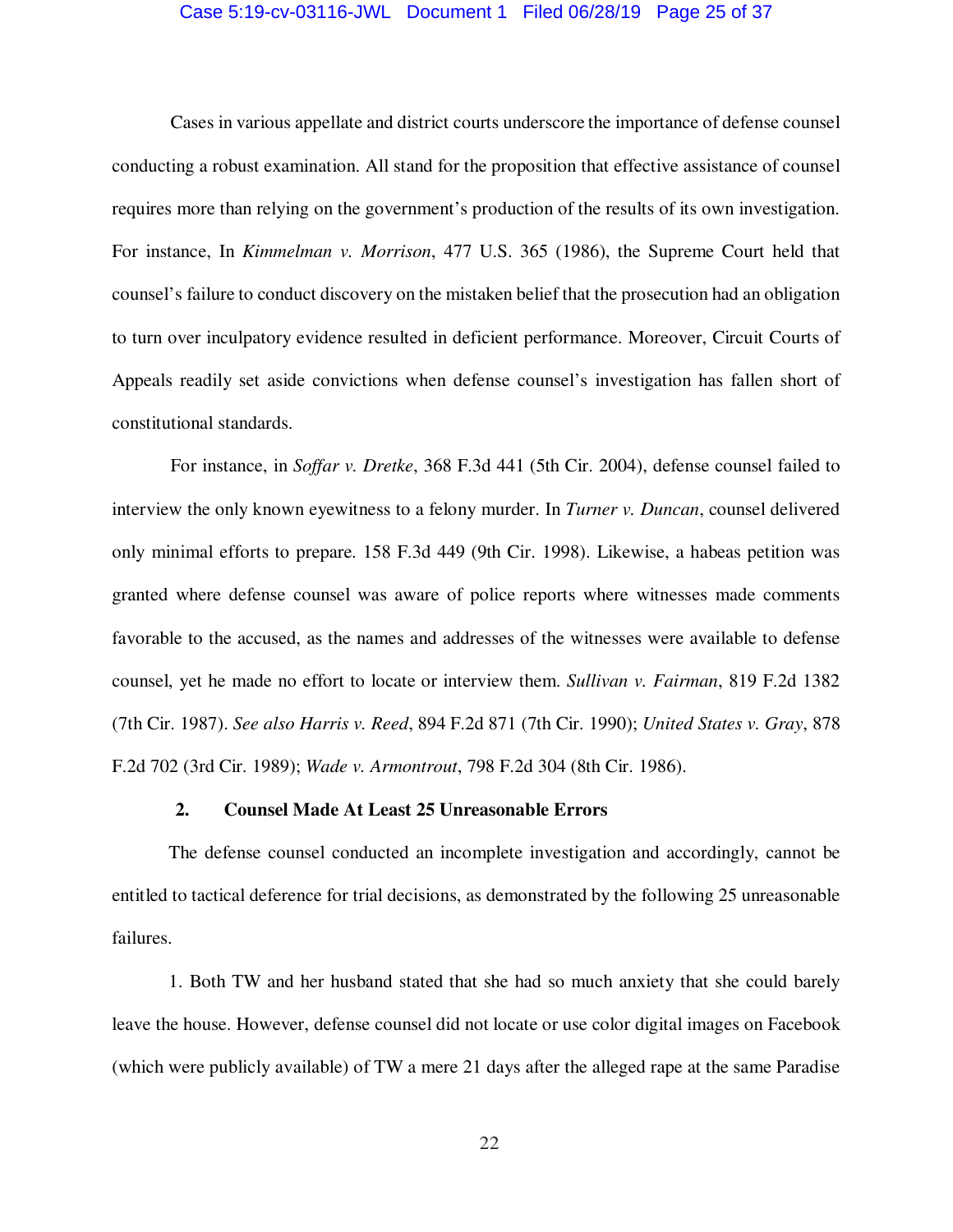### Case 5:19-cv-03116-JWL Document 1 Filed 06/28/19 Page 26 of 37

bar drinking what looks like hard liquor with 2 men from Santucci's Platoon (neither of whom is her husband). Copies of these images are attached as Exhibit A.

 Not only did defense counsel unreasonably fail to locate these relevant images bearing on the central facts of the case, counsel failed to interview the men depicted in the images to determine what, if anything, happened after they left the Paradise bar.

 2. Both TW's husband and the prosecutor stated that she had to move back to Alabama and take their children due to her anxiety and inability to stay at Ft. Polk. (R. at 533; 548). However, defense counsel failed to discover social media (publicly available via Facebook) that, as of September 13, 2013, TW was in a relationship with Alabama resident Anthony Craft just two months after the alleged rape. Anthony Craft's Facebook page likewise indicated that he was in a relationship with TW. Copies of these images are included as Attachments C and D.

 3. Not only did counsel unreasonably fail to discover this readily available information, counsel also failed to interview Anthony Craft or develop his testimony for use in cross-examining TW at trial.

 4. To the extent trial counsel did not recognize the importance of social media leads as part of a responsible and professional pretrial investigation, the prosecution offered Santucci's Facebook pages into evidence, which surely should have alerted the defense to the value of pursuing social media to prepare the defense(s).

 5. The defense unreasonably failed to develop evidentiary leads using cameras on Fort Polk. For example, a picture of TW's vehicle going into the main gate was offered at trial. However, the defense did not pursue what other security cameras may have been available on the night in question to numbers of reasons, not the least of which is TW's demeanor upon leaving Santucci's room or driving off Fort Polk at the security gate.

23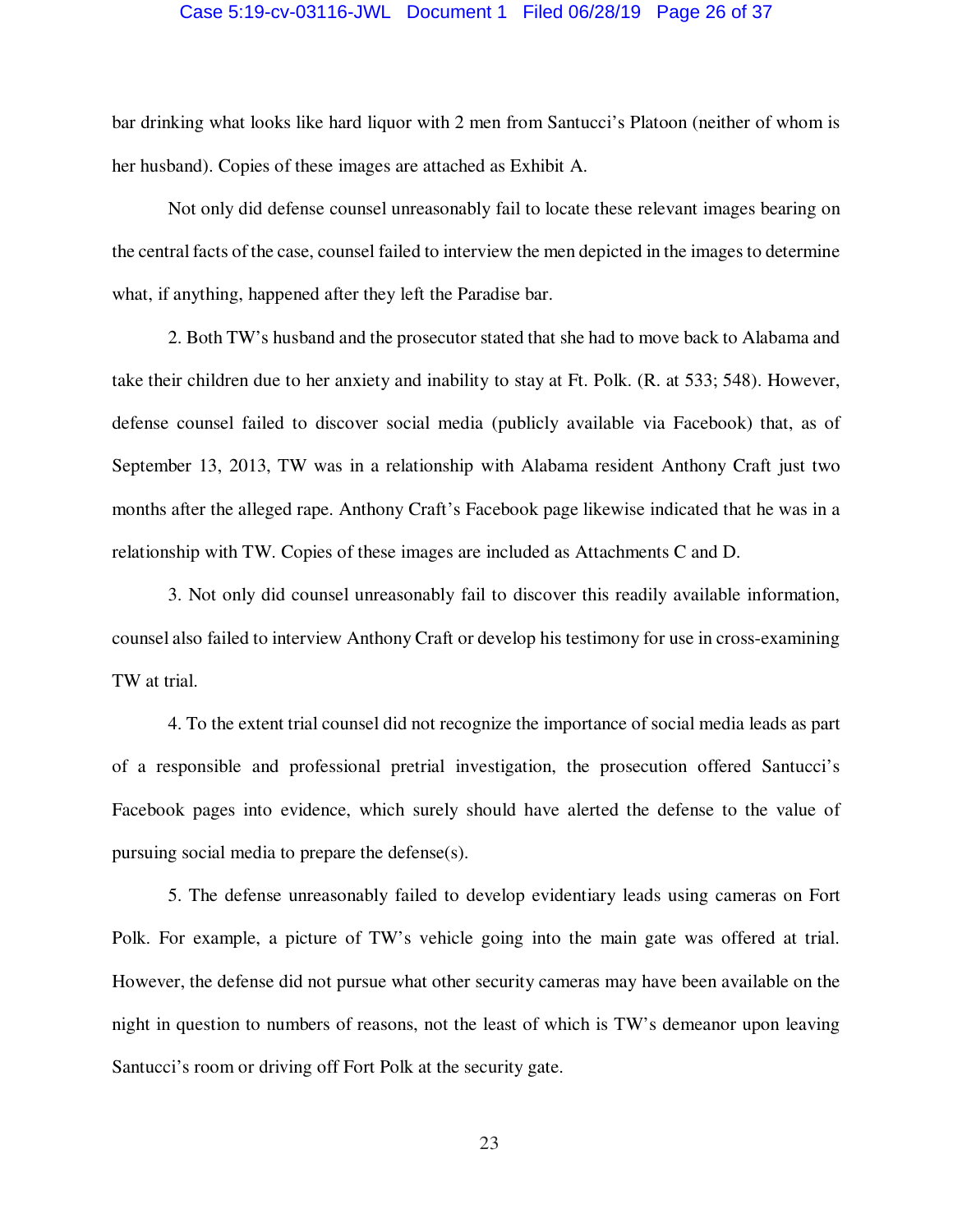### Case 5:19-cv-03116-JWL Document 1 Filed 06/28/19 Page 27 of 37

 6. The defense unreasonably failed to seek and secure a background check of TW or her husband to determine what if any information could have been helpful to defend against the Charges. For example, a history of hospitalizations could have presented an alternative cause of injury defense.

 7. The defense unreasonably failed to determine with whom TW was speaking on the phone when paramedics arrived. No one asked with whom she was speaking or interviewed that person. That this investigatory lead was not pursued degrades the reliability of TW's testimony – she could have talking with somebody to coach her into what to say.

8. The defense counsel interviewed no neighbors or others in proximity on the night in question.

 9. During *voir dire*, defense did not object to any of the jurors, four of whom knew someone or had someone close to them that was sexually assaulted. Three were in the same chain of command (meaning that they evaluated one another) and the prosecutor was legal counsel in another matter for one juror. The defense neither developed nor made any challenges for cause.

 10. At trial, cross-examination of the prosecution's witnesses was deficient by largely parroting back the witness's direct-examination answers. Indeed, the defense declined to crossexamine TW's husband at all, which must be unreasonable in a significant rape case where Santucci faced potential life behind bars.

 11. What is more, cross-examination of TW merely confirmed her direct examination answers, which essentially allowed her to testify twice, unfairly abdicating the adversarial process and substantially prejudicing Santucci before the jury. For example, TW stated at trial that she remembers being carried up the stairs to Santucci's room, however later she said that she did not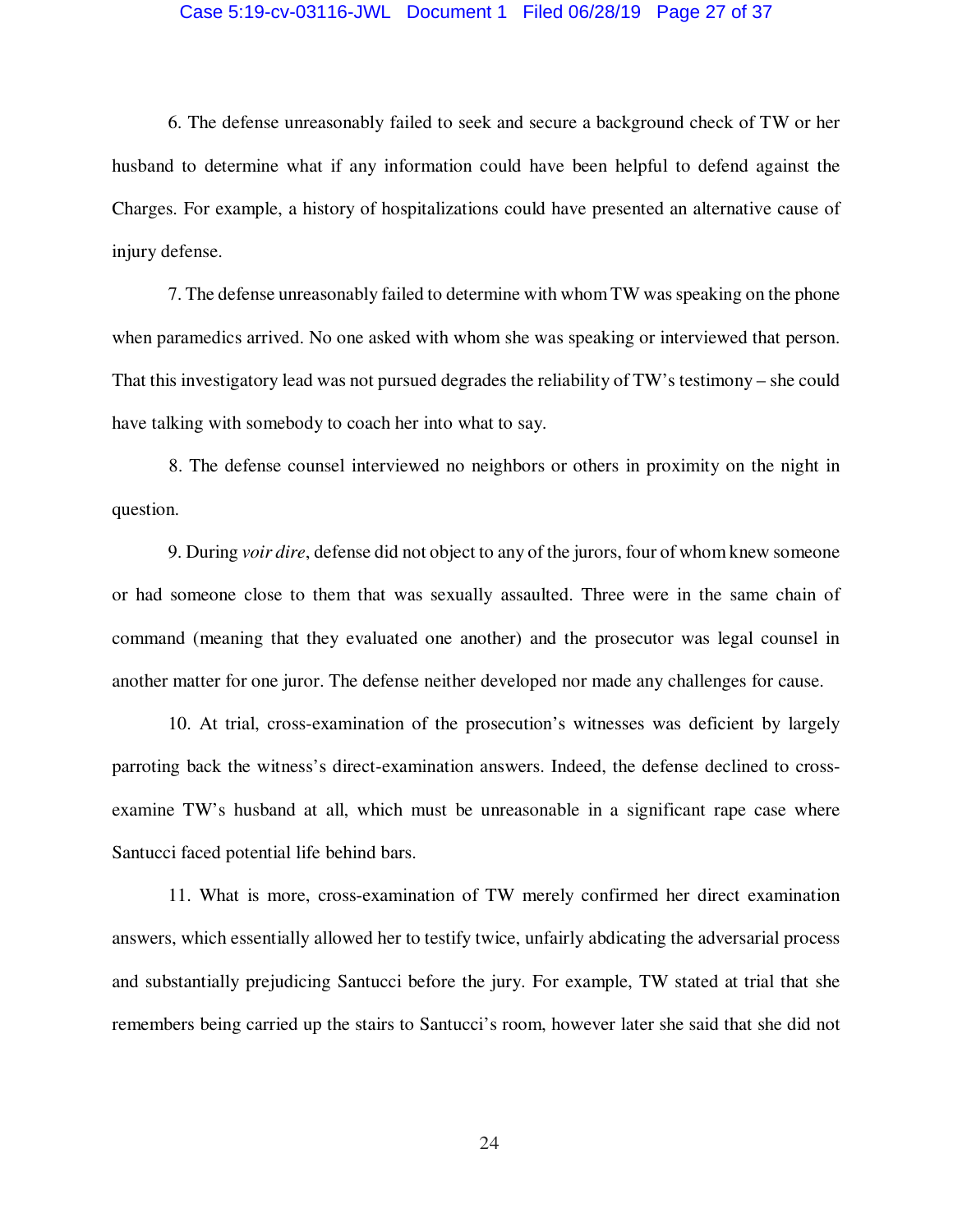### Case 5:19-cv-03116-JWL Document 1 Filed 06/28/19 Page 28 of 37

remember going to the room at all. Defense counsel failed to point out this inconsistency on the likely one of, if not the most important night in TW's life (being raped).

 12. Another example involves TW and her husband's testimony that she rarely drinks and if she does it is an occasional glass of wine. However, on the stand, TW testified that she usually drinks Yeager. Counsel did not address this as it would be another point bearing on credibility.

 13. Due to counsel's lack of preparation and due diligence, counsel was not prepared to effectively cross-examine TW or her husband. Another example involves TW's decision not to authorize a DNA swab. There is a diagram of the perineal area, but a seemingly important answer was her reasoning to avoid the DNA swab. Although TW allowed an exam for STDs, she did not authorize a DNA swab to determine to determine identity of her sexual partner.

 14. The prosecution offered damning evidence through the Emergency Room nurse. She testified that seven hours after the alleged rape, TW's anus was still dilated and she had a bowel movement on the table. What defense counsel unreasonably failed to introduce, however, was TW's use of Klonopin and Tramadol for nerve damage due to childbirth. Counsel asked no questions about what type of nerve damage and where it is located – TW may have had issues with the perineum due to this and not do the anal intercourse, which directly negates evocative prosecutorial evidence and provides an alternative source of injury.

 15. Moreover, counsel did not offer widely-accepted medical evidence that the anus does not stay dilated several hours after anal intercourse to the degree that one is incontinent of stool. Stated differently, the defense did not bring in any other professionals i.e. nurse or doctors to discuss contradict the prosecution's showing, the effect being the ape was more violent than it was which caused this prolonged dilation. The defense unreasonably failed to dispel these implications or develop that the dilation could have been the result of medication after childbirth complications.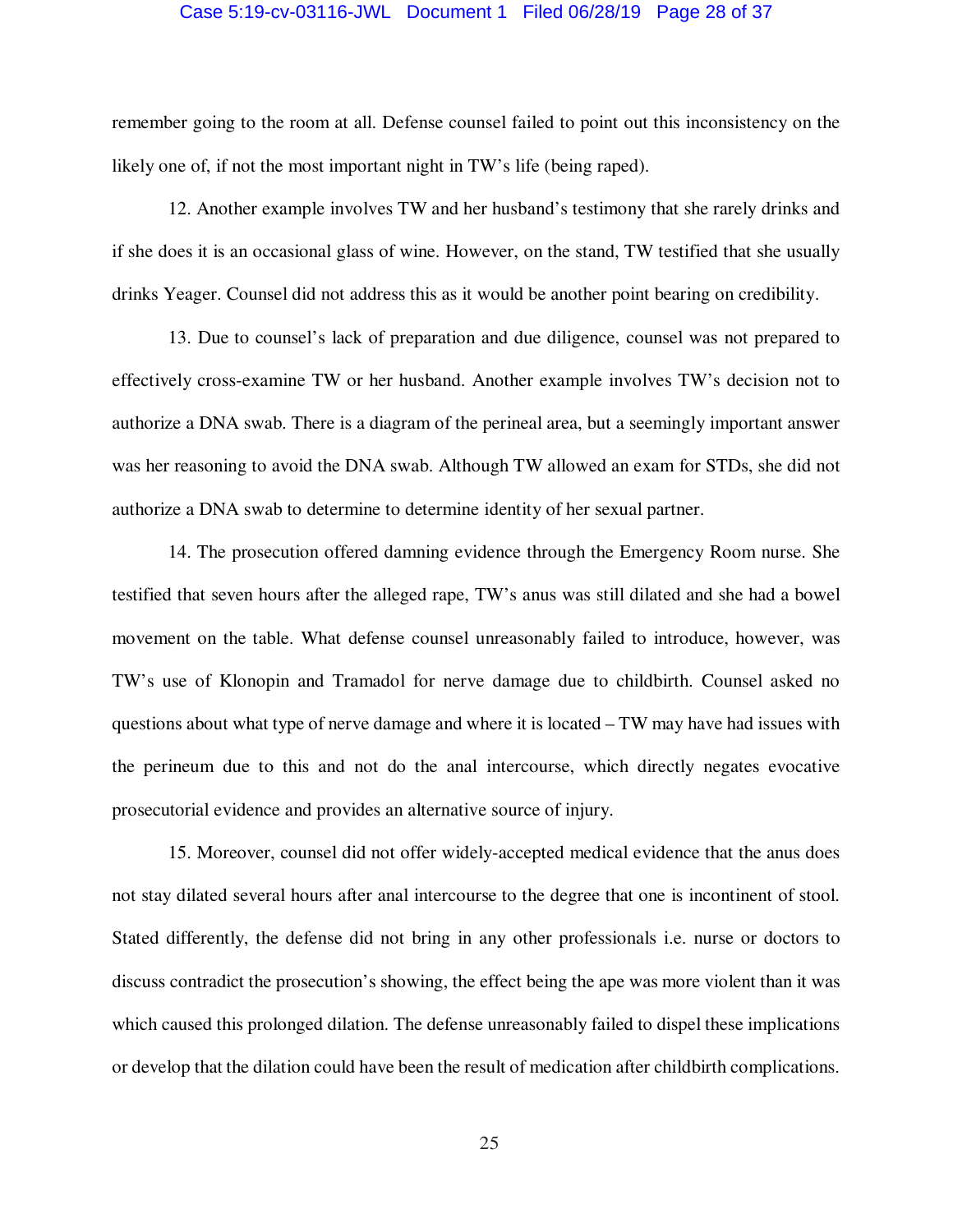### Case 5:19-cv-03116-JWL Document 1 Filed 06/28/19 Page 29 of 37

 16. Further, the prosecution elicited testimony that TW had bite marks rather than "hickeys" on her neck. But defense counsel unreasonably failed to cross-examine the emergency room nurse on the foundation for her conclusion, nor did the defense offer a medical professional to contradict the testimony of violence.

 17. Nor did the defense point out that investigatory protocol was not followed regarding pictures to be taken after the incident. Initial pictures were taken that showed minimal scratches and bruising. The protocol is to take the pictures at 24, 48 and 72 hours, which was not done. The prosecution did not enter the pictures into evidence, likely because they did not show much. The defense did place the pictures into evidence. However, the only witness as to the severity of the bruises was TW's husband.

 18. Had the defense properly investigated, cross-examination of TW's husband could have revealed his dishonesty as to the real reason TW moved to Alabama (for a new man not to get away from the anxiety associated with the rape), and, digital images of slight bruising contradicting his testimony as to the severity of the bruising. But the defense did not ask him a single question on cross-examination.

 19. The prosecution played the 911 tape multiple times. TW kept saying she wanted the morning after pill over and over. The operator kept saying words like victim and assault and kept asking who assaulted her. Playing this several times was prejudicial and no objections were made by the defense. This was not mentioned in the cross-examination of TW as to why she was not saying she was assaulted and just that she wanted the morning after pill.

 20. Counsel unreasonably failed to expose inconsistencies in the prosecution's lead witness, TW, bearing on her credibility. For example, at the hospital emergency room, TW had stated that her husband had been abusive in the past. Later, at trial, she testified to abuse by past

26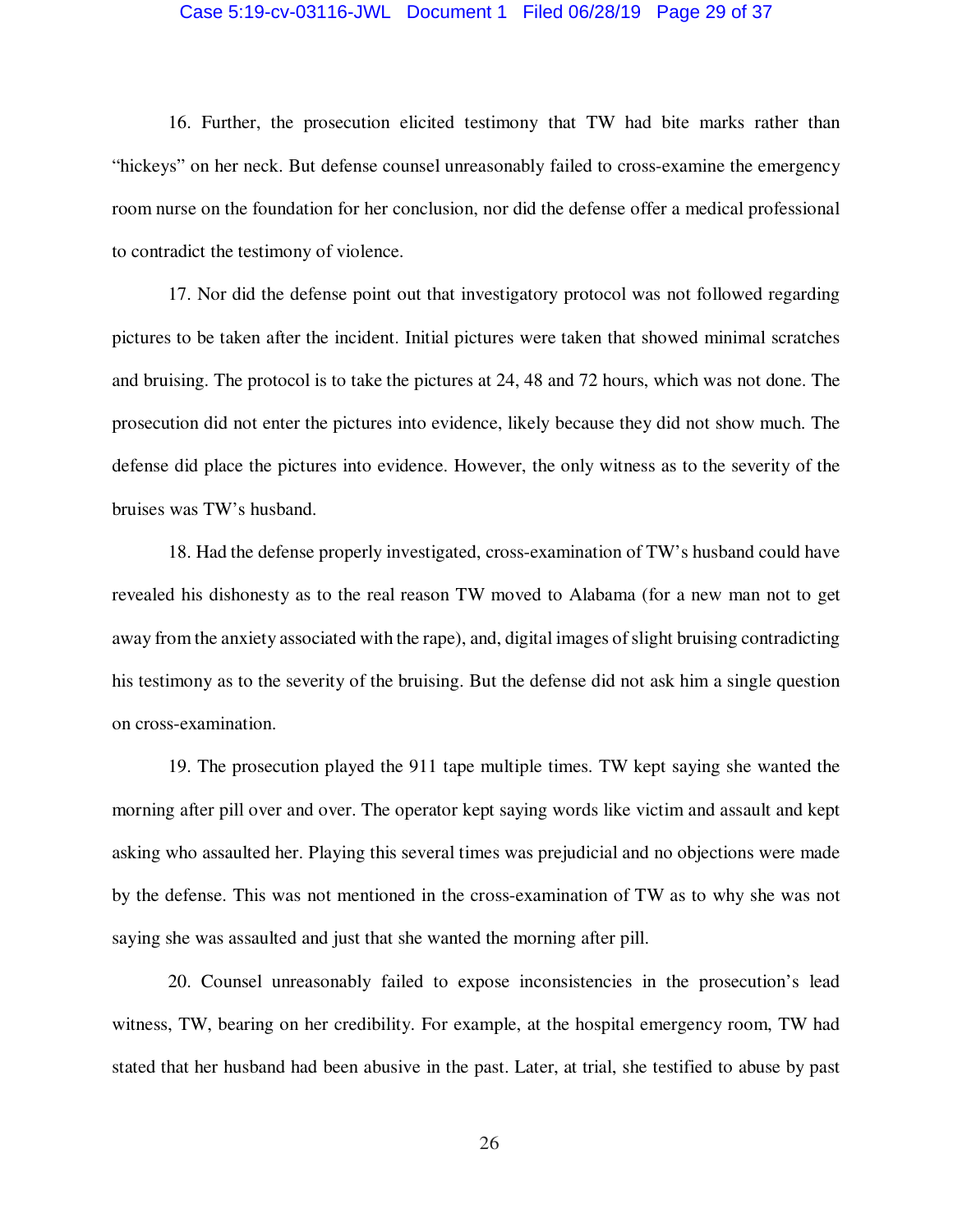### Case 5:19-cv-03116-JWL Document 1 Filed 06/28/19 Page 30 of 37

boyfriends, and that it was by a boyfriend 10 years ago and not her husband who abused her. The defense did not go over this on cross examination.

 21. The unreasonable failure to prepare rendered counsel unable to effectively question TW to show that taking Klonopin and Tramadol with alcohol causes hysteria and anxiety, which would account for her actions when she got home and being hysterical on the 911 call.

 22. Counsel's unreasonable failure to move to sever the trial of the offenses related to JM from those related to TW set conditions for the trial judge to instruct the jury that propensity evidence relating to JM could be considered on the unrelated offense involving TW, which apparently resulted in the jury's "splitting the baby" verdict finding Santucci not guilty of those offenses related to JM but guilty of those offenses related to TW.

23. Defense counsel unreasonably failed to object to the trial judge's propensity instruction.

 24. Defense counsel unreasonably failed to urge the trial judge to issue the mistake of fact instruction as an affirmative defense.

 25. Defense counsel unreasonably failed to object to the prosecution's pretrial motions to pre-admit Prosecution Exhibits  $1 - 14$  and  $20 - 25$ , missing opportunities to cross-examine witnesses outside the presence of the jury during a pretrial motions hearing and force the prosecution to lay appropriate foundations to admit evidence unfavorable to Santucci.

### **VIII. THIS ARTICLE III COURT MAY REACH AND DECIDE SANTUCCI'S CONSTITUTIONAL CLAIMS THAT WERE NEITHER FULLY NOR FAIRLY REVIEWED BEFORE ARTICLE I MILITARY COURTS-MARTIAL.**

This Court is authorized to reach and determine the merits of Santucci' constitutional claims and award the writ. Federal statutes, 28 U.S.C. § 2241 and 28 U.S.C. § 2243, empower this Court to entertain a military prisoner's habeas claims and to grant relief as law and justice require. In *Burns v. Wilson*, 346 U.S. 137 (1953), the Supreme Court made clear that civilian habeas review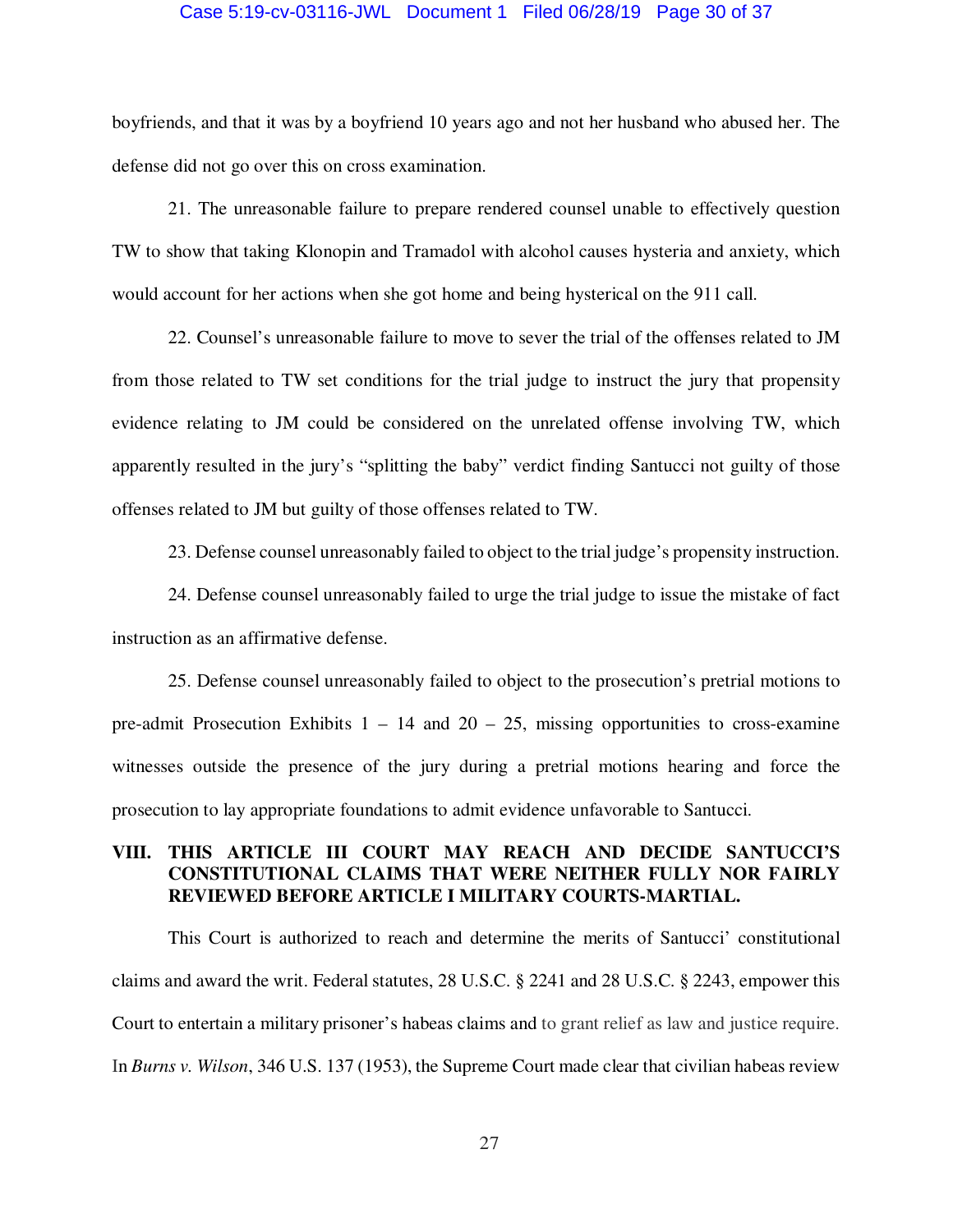### Case 5:19-cv-03116-JWL Document 1 Filed 06/28/19 Page 31 of 37

of military decisions is altogether proper when constitutional deprivations resulted in unfair proceedings or unreliable results, and consequently unjust confinement. In *Burns*, the Supreme Court observed:

> The constitutional guarantee of due process is meaningful enough, and sufficiently adaptable, to protect soldiers – as well as civilians – from the crude injustices of a trial so conducted that it becomes bent on fixing guilt by dispending with rudimentary fairness rather than finding truth through adherence to those basic guarantees which have long been recognized and honored by the military courts as well as the civilian courts.

*Burns*, 346 U.S. at 142.

 Although determinations made in military proceedings are final and binding on all courts, 10 U.S.C. § 876 (2012), the district courts' jurisdiction over a petition for habeas from a military prisoner is not displaced. *Schlesinger v. Councilman*, 420 U.S. 738, 745 (1975) (taking note of the binding nature of court-martial decisions on civil courts, but also recognizing the civil courts' jurisdiction to review habeas petitions stemming from court-martial convictions); *Gusik v. Schilder,* 340 U.S. 128, 132 (1950) (describing the "terminal point" of court-martial proceedings where civil habeas corpus review may begin).

Where constitutional protections were not observed at the trial court level or during direct appeal, the Federal habeas court is empowered to address those claims. *Monk v. Zelez*, 901 F.2d 885, 893 (10th Cir. 1990) ("The writ of habeas corpus shall issue immediately."); *Burns*, 346 U.S. at 139 (explaining that Federal civil courts have jurisdiction over habeas petitions alleging the proceedings "denied them basic rights guaranteed by the Constitution"); *Dodson v. Zelez*, 917 F.2d 1250, 1252 (10th Cir. 1990) (federal jurisdiction to review court-martial proceedings requires "[t]he asserted error . . . be of substantial constitutional dimension."); *Dixon v. United States*, 237 F.2d 509, 510 (10th Cir. 1956) ("in military habeas corpus the civil courts have jurisdiction to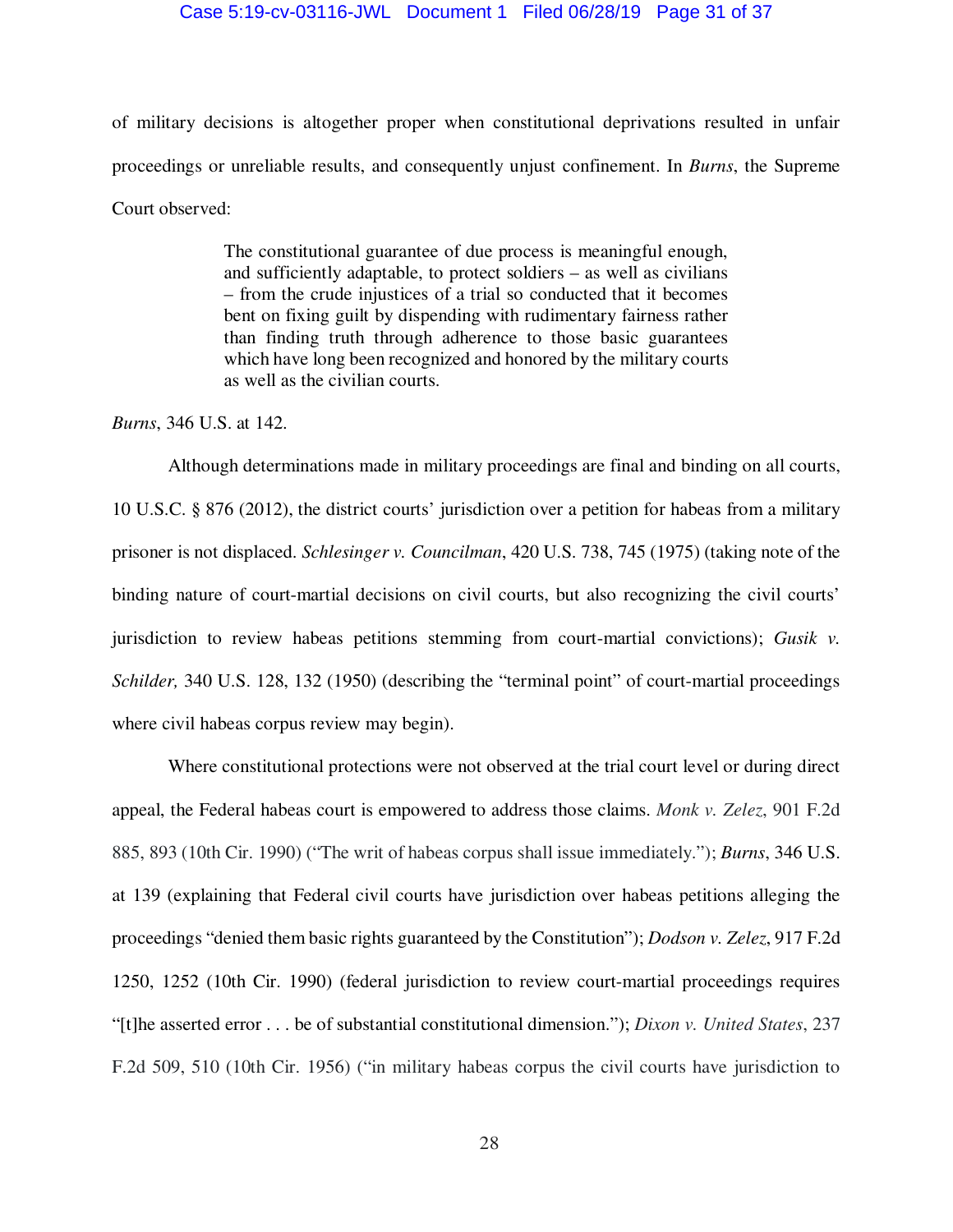### Case 5:19-cv-03116-JWL Document 1 Filed 06/28/19 Page 32 of 37

determine whether the accused was denied any basic right guaranteed to him by the Constitution").

 The Tenth Circuit uses a four-part test to determine whether a Federal habeas court should reach the merits of a constitutional challenge to a court-martial conviction or sentence: (1) whether the asserted error is of substantial constitutional dimension; (2) whether the issue is one of law rather than one of disputed fact previously determined by a military tribunal; (3) whether military considerations warrant different treatment of the constitutional claim(s); and (4) whether the military courts gave adequate consideration to the issues involved and applied proper legal standards. *Mendrano v. Smith,* 797 F. 2d 1538, 1542 n.6 (10th Cir. 1986) ("our cases establish that we have the power to review constitutional issues in military cases where appropriate."); *Monk*, 901 F.2d at 888 (constitutional claim is subject to our further review because it is both "substantial and largely free of factual questions.").

 In *Monk*, the Tenth Circuit favorably cited *Calley v. Callaway*, 519 F.2d 184, 199-203 (5th Cir. 1975), *cert. denied*, 425 U.S. 911 (1976). *Id*. "Consideration by the military of such [an issue] will not preclude judicial review for the military must accord to its personnel the protections of basic constitutional rights essential to a fair trial and the guarantee of due process of law." *Calley*, 519 F.2d at 203.

 This Court has discretion to determine if Santucci's claims were fully and fairly considered by the military, reach the merits, and award the writ. In *Dodson,* 917 F.2d at 1252, the Court noted that a district judge has a "large amount of discretion" when determining whether a military habeas petitioner's claims were fully and fairly considered on direct appeal: "[w]e recognize that these factors still place a large amount of discretion in the hands of the federal courts." Turning to the definition of full and fair consideration, the Tenth Circuit in *Watson* explained that "full and fair"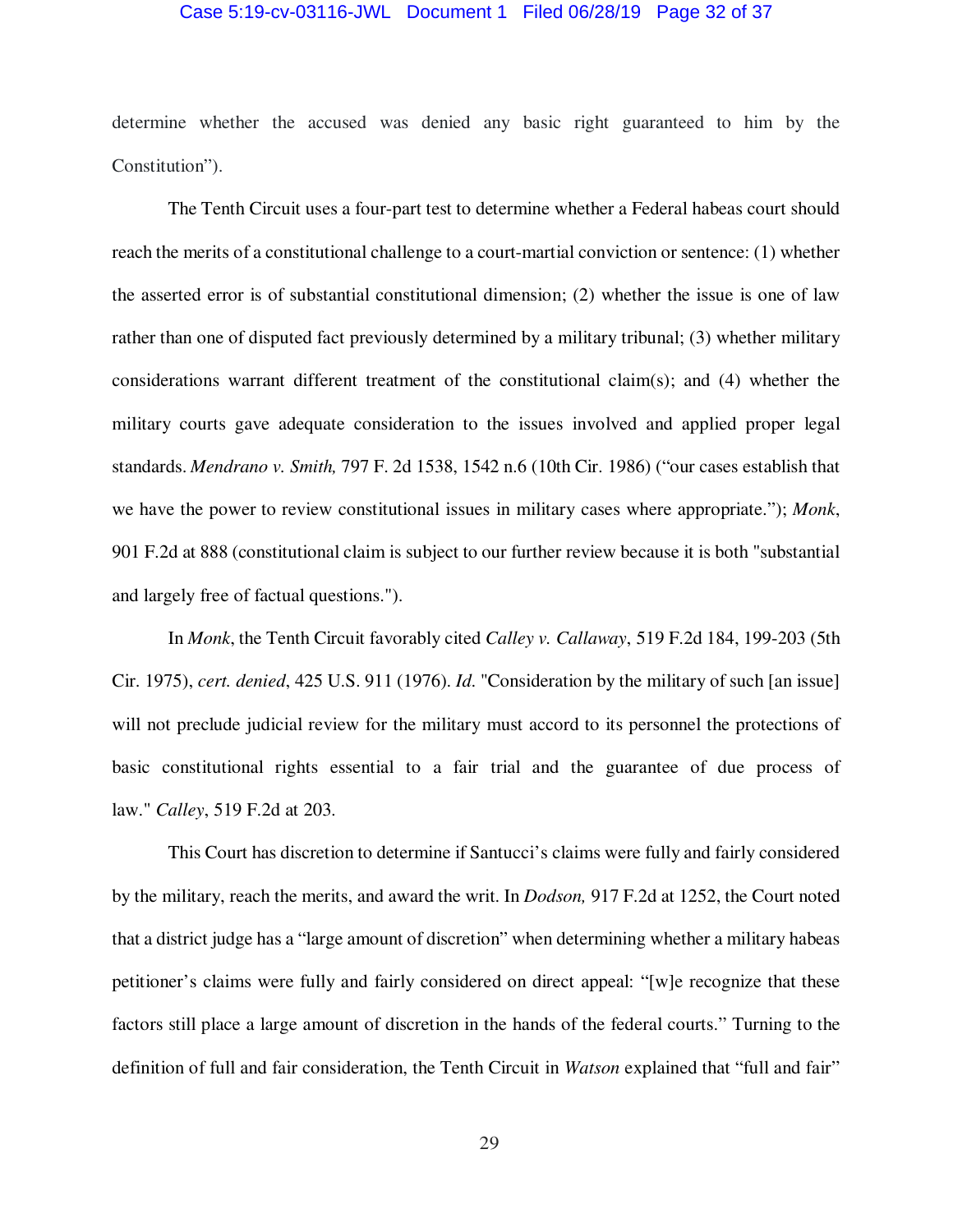### Case 5:19-cv-03116-JWL Document 1 Filed 06/28/19 Page 33 of 37

consideration has not been defined precisely, but leaves the Article III trial judge with the discretion to reach the merits and determine if constitutional protections were correctly considered and applied:

> Although there has been inconsistency among the circuits on the proper amount of deference due the military courts and the interpretation and weight to be given the "full and fair consideration" standard of *Burns*, this circuit has consistently granted broad deference to the military in civilian collateral review of court-martial convictions. Although we have applied the "full and fair consideration" standard, we have never attempted to define it precisely. Rather, we have often recited the standard and then considered or refused to consider the merits of a given claim, with minimal discussion of what the military courts actually did.

*Watson v. McCotter*, 782 F.2d 143, 144 (10th Cir.), *cert. denied*, 476 U S. 1184 (1986) (internal citations omitted).

 Consequently, the applicable federal habeas statutes, 28 U.S.C. § 2241 and 28 U.S.C. § 2243, and the Supreme Court and Tenth Circuit precedents in *Burns*, *Watson, Mendrano*, *Monk*, and *Dodson*, *supra*, authorize Article III courts to reach the merits of constitutional habeas challenges arising from Article I courts-martial and issue the writ -- even when the issue was briefed and decided by the military before arriving in Federal court.

 Put another way, none of the applicable legal authorities requires the Federal civilian judiciary to follow an Article I court's constitutional determinations lock-step. To the contrary, *Burns*, (on which the Tenth Circuit's decision in *Watson* is based), specifically states that review is narrow, not foreclosed, and Article III review is appropriate where "military review was legally inadequate to resolve the claims which they have urged upon the civil courts." *Burns*, 346 U.S. at 146.

 The instant case falls within the permissible scope of review. This is especially so where, like here, the military's "full and fair consideration" is fatally flawed. Military review cannot be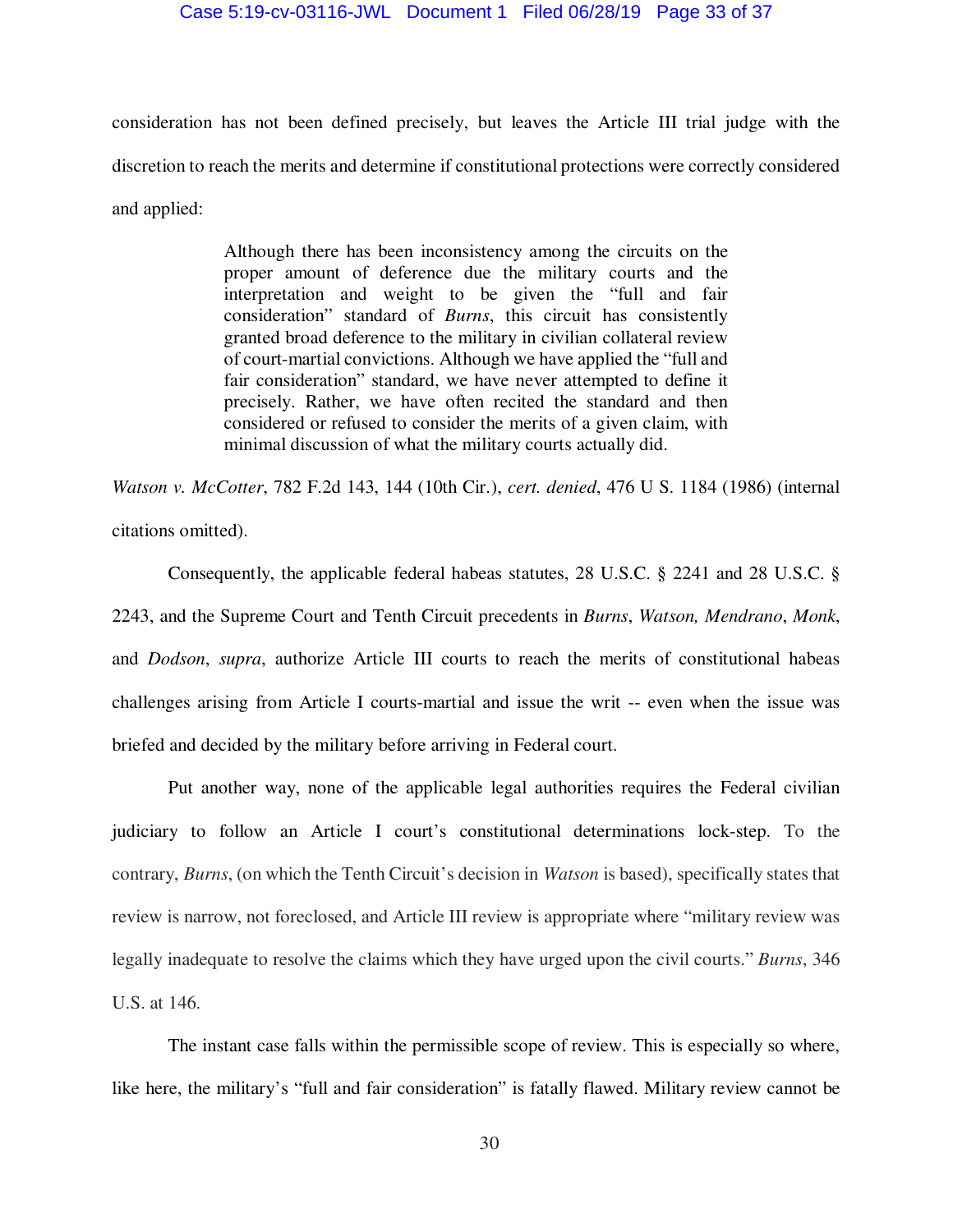### Case 5:19-cv-03116-JWL Document 1 Filed 06/28/19 Page 34 of 37

"full" where pivotal evidence was not evaluated and material evidence was misstated. Nor can review be "fair" where Supreme Court precedents interpreting the Fifth and Sixth Amendments in a Federal criminal trial were misapplied. As the Tenth Circuit observed in *Lips v. Commandant*, 997 F.2d 808, 811 (10th Cir. 1993), "[o]nly when the military has not given a petitioner's claims full and fair consideration does the scope of review by the federal civil court expand."

 Examples where the court correctly determined that the military had not given a petitioner's claims full and fair consideration, and thus reviewed the merits of a military habeas petitioner's claims in the Tenth Circuit include: *Mendrano*, 797 F.2d at 1541-42 ("full review of petitioner's claim is especially appropriate here" in context of Due Process and Sixth Amendment right to jury trial); *Wallis v. O'Kier*, 491 F.2d 1323, 1325 (10th Cir.), *cert. denied*, 419 U.S. 901, (1974) ("Wallis asserted in his habeas corpus petition that he was being deprived of his liberty in violation of a right guaranteed to him by the United States Constitution.

 Where such a constitutional right is asserted and where it is claimed that the petitioner for the Great Writ is in custody by reason of such deprivation, the constitutional courts of the United States have the power and are under the duty to make inquiry."); *Kennedy v. Commandant, U.S. Disciplinary*, 377 F.2d 339, 342 (10th Cir. 1967) ("We believe it is the duty of this Court to determine if the military procedure for providing assistance to those brought before a special courtmartial is violative of the fundamental rights secured to all by the United States Constitution."); and *Monk*, 901 F.2d at 888 (reviewing reasonable doubt instruction and granting petitioner's request for a writ).

 That this Court may determine the merits of Santucci's claims is further shown by looking to the purpose of the military justice system and the basis for Article III deference to Article I courts-martial. To be sure, Article III courts ought to defer to the military courts insofar as "[t]he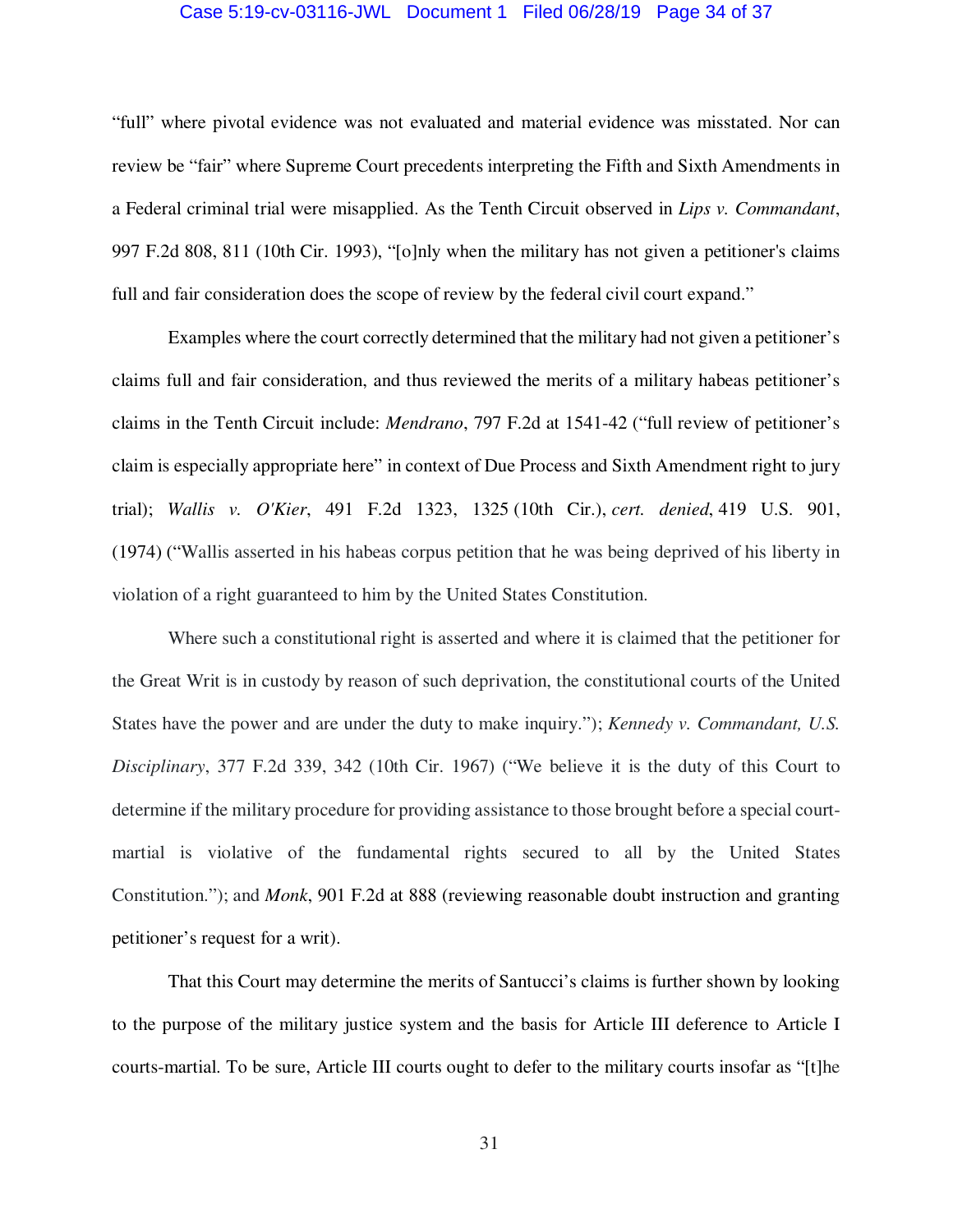### Case 5:19-cv-03116-JWL Document 1 Filed 06/28/19 Page 35 of 37

purpose of military law is to promote justice, to assist in maintaining good order and discipline in the armed forces, to promote efficiency and effectiveness in the military establishment, and, thereby, strengthen the national security of the United States." Part I-1, Manual for Courts-Martial, United States (2016 Ed.); *see also Burns*, 346 U.S. at 141 (noting that "the rights of men in the armed forces must perforce be conditioned to meet certain overriding demands of discipline and duty," and that federal courts have "had no role in [military law] development"). The military courts are surely better equipped than the civilian courts in their analysis of the Manual for Courts-Martial or matters impacting good order and discipline.

 But this is not the case where the habeas issues involve fundamental constitutional guarantees applicable to all citizens involving capital murder and potential life in prison. Whether a prosecutor and his investigators complied with the Fifth Amendment's Due Process obligations, or a defense counsel fulfilled his duties under the Sixth Amendment's standard for effective assistance of counsel at trial, or whether a military appellate court conducted a meaningful review to ensure constitutional safeguards were observed, has nothing to do with the unique nature of the military as a distinct society -- the basis for civilian judicial deference.

 The Fifth and Sixth Amendments apply equally in both the military and civilian settings, unaffected by the military's unique position in American society. Indeed, it is incumbent upon the district court to examine whether the constitutional rulings of a military court conform to prevailing Supreme Court standards. *Kauffman v. Secretary of the Air Force*, 415 F.2d 991, 997 (9th Cir. 1969).

 Accordingly, there is no reason to defer to the military courts where, as here, the habeas claims involve application of the Constitution during trial and appeal. Congress and the Supreme Court have defined Article III review of military convictions to be appropriate in situations where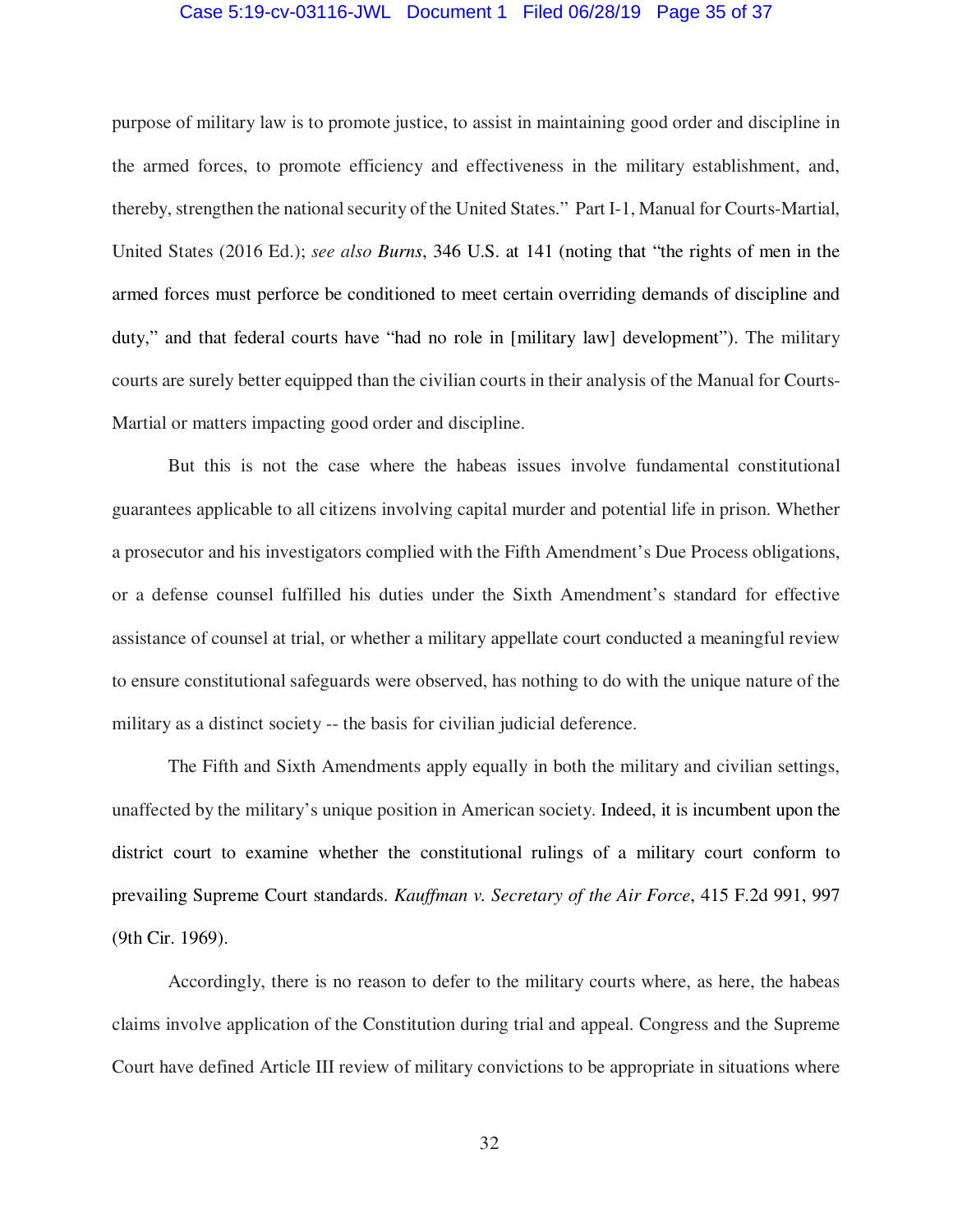### Case 5:19-cv-03116-JWL Document 1 Filed 06/28/19 Page 36 of 37

military courts denied a servicemember "basic rights guaranteed by the Constitution." *Burns*, 346 U.S. at 139. Here, each of Santucci's five habeas grounds involve constitutional rulings of military courts which do not conform to prevailing Supreme Court standards and were thus neither fully nor fairly reviewed. In this case, the Court may evaluate the merits and award the writ.

### **IX. PRAYER FOR RELIEF**

WHEREFORE, Petitioner Anthony V. Santucci respectfully prays that the Court:

 1) Award the writ, reverse, overturn, and vacate his convictions and sentence in their entirety with prejudice;

 2) Grant such other relief as may be appropriate and to dispose of this matter as law and justice require, 28 U.S.C. § 2243; or alternatively,

 3) Pursuant to Rule 5 of the Rules Governing Section 2254 Cases in the United States District Courts (Habeas Rules), order the Respondents to produce the transcript of trial, the transcript of all post-conviction hearings (before the Army Court and the CAAF), other relevant records in the case, file its answer, motion, or other response, and afford Petitioner the opportunity to reply to the Respondents' answer;

4) Order discovery on behalf of Petitioner pursuant to Habeas Rule 6;

5) Order expansion of the record pursuant to Habeas Rule 7;

 6) Conduct a hearing at which evidence may be offered concerning the factual allegations of the Petition; and

 7) Grant such other relief as may be appropriate and to dispose of this matter as law and justice require. 28 U.S.C. § 2243.